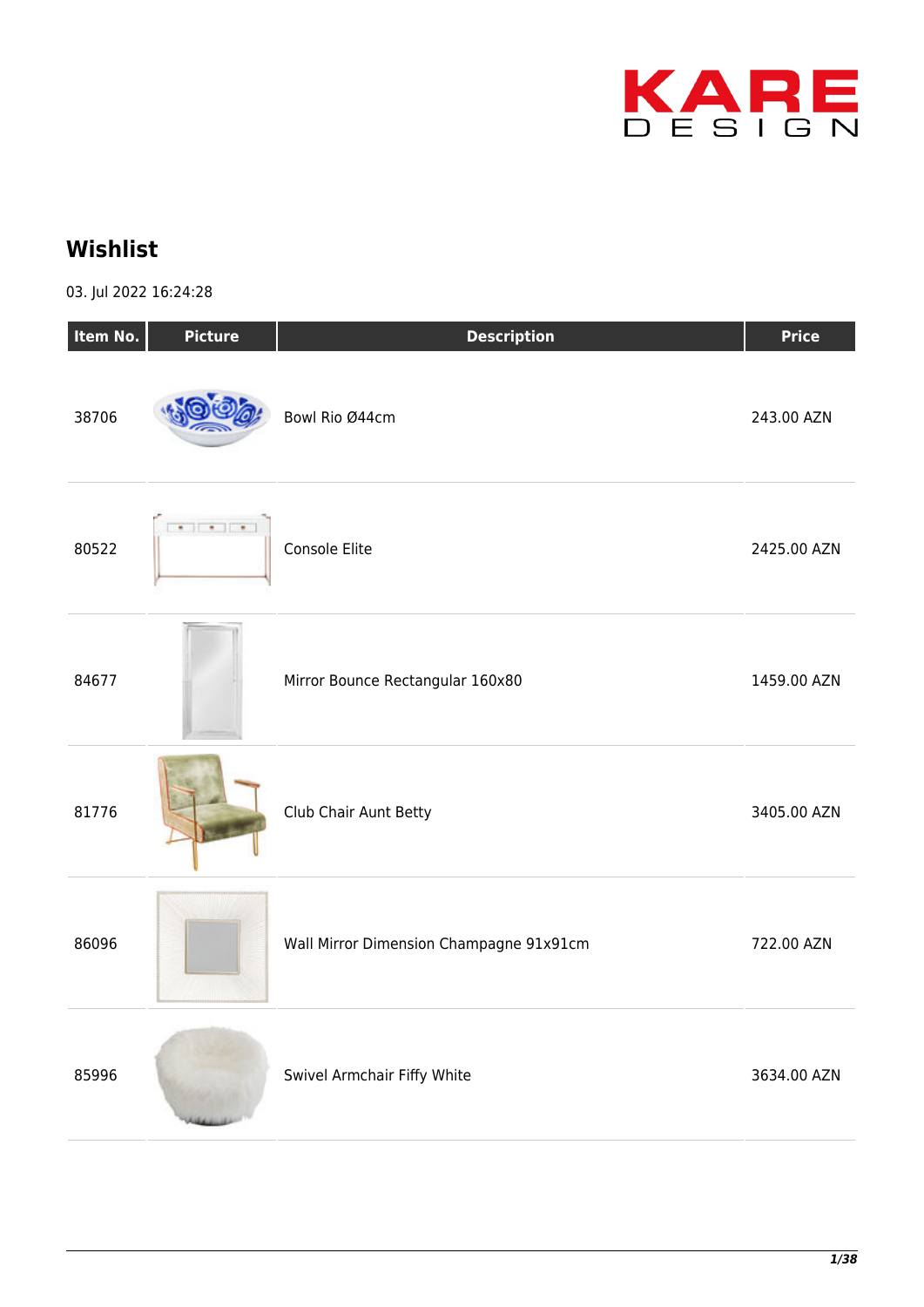| 52940 | Cushion Embroidery Violet 50x50cm        | 152.00 AZN  |
|-------|------------------------------------------|-------------|
| 85737 | Side Table Animal Bear Gold 35x34cm      | 456.00 AZN  |
| 60722 | Deco Plant Banana Tree 190cm             | 467.00 AZN  |
| 82850 | Sideboard Rustico                        | 3823.00 AZN |
| 82598 | Coffee Table Silver Rush 120x120cm       | 3462.00 AZN |
| 51247 | Plate Deep Tokyo Ø20                     | 35.00 AZN   |
| 84449 | Chair with Armrest Thinktank Light Brown | 944.00 AZN  |
| 53973 | Wine Cooler Champagne                    | $\pmb{0}$   |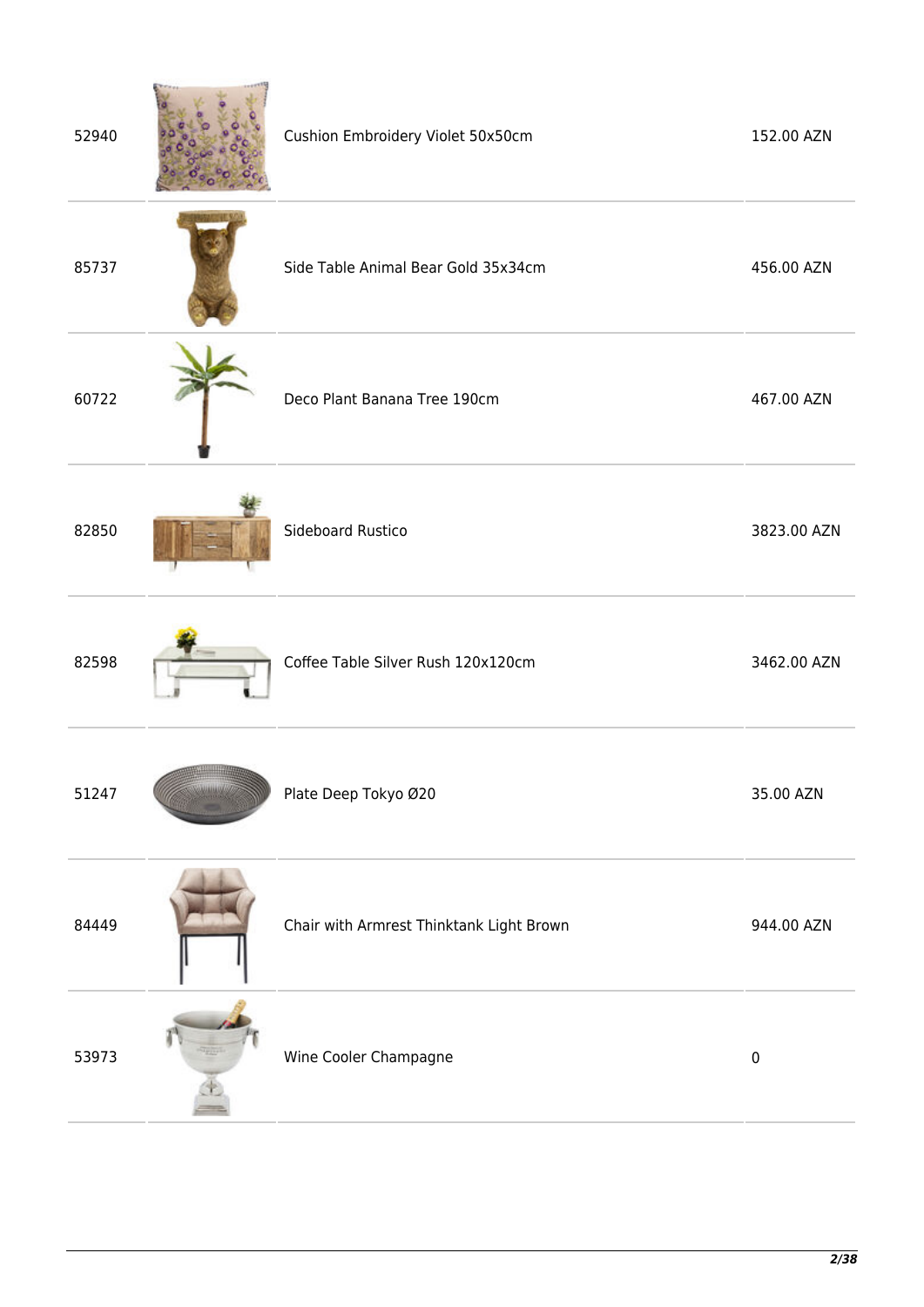| 85809 | Bar Trolley Fenja                    | 639.00 AZN  |
|-------|--------------------------------------|-------------|
| 83469 | Sofa Proud 3-Seater Grey             | 4399.00 AZN |
| 60723 | Deco Plant Fiddle Leaf 120cm         | 188.00 AZN  |
| 84490 | Table Symphony Crude Steel 180x90    | 1710.00 AZN |
| 76860 | <b>Bar Stool Ornament Black</b>      | 334.00 AZN  |
| 53297 | Wall Clock Barometer Ø30cm           | 273.00 AZN  |
| 85977 | Corner Sofa Gianni Dolce Green Right | 6066.00 AZN |
| 51778 | Floor Lamp Pear Frame Black 158cm    | 2289.00 AZN |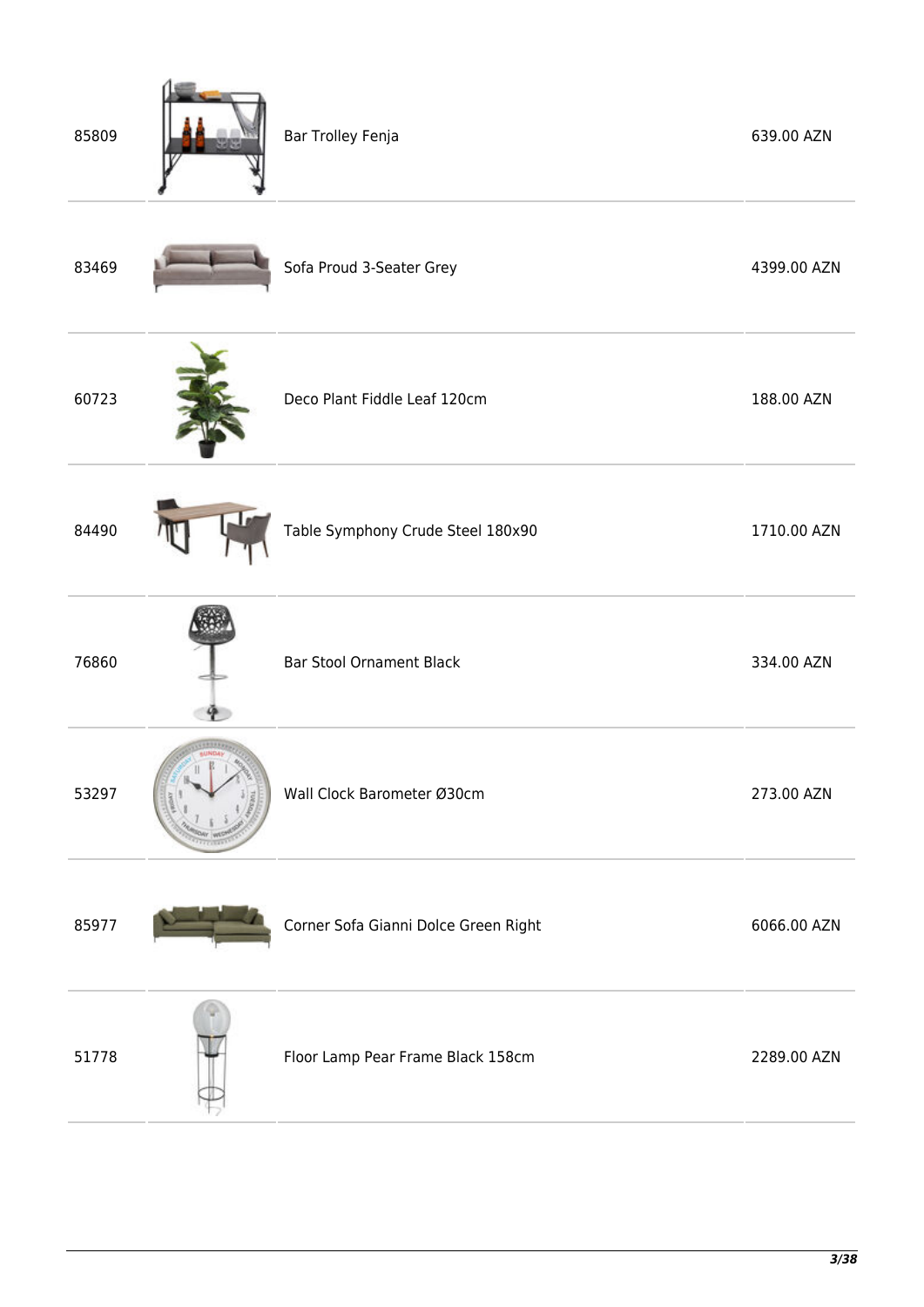| 53601 | Glass Picture Skyline Moon 80x120cm        | 480.00 AZN  |
|-------|--------------------------------------------|-------------|
| 35855 | Picture Glass Lion King Standing 160x120cm | 1014.00 AZN |
| 60191 | Carpet Kelim Pop Rockstar 170x240cm        | 937.00 AZN  |
| 51805 | Floor Lamp Lamp Nature Wave                | 2121.00 AZN |
| 85431 | Mirror Curvy Chrome Look Ø100              | 780.00 AZN  |
| 53306 | Deco Vase Jasper 31cm                      | 182.00 AZN  |
| 61812 | Carpet Breeze 240x170cm                    | $\pmb{0}$   |
| 53566 | Picture Frame Parrot 21x27cm               | 82.00 AZN   |
|       |                                            |             |

×

**Contract Contract Contract** 

ä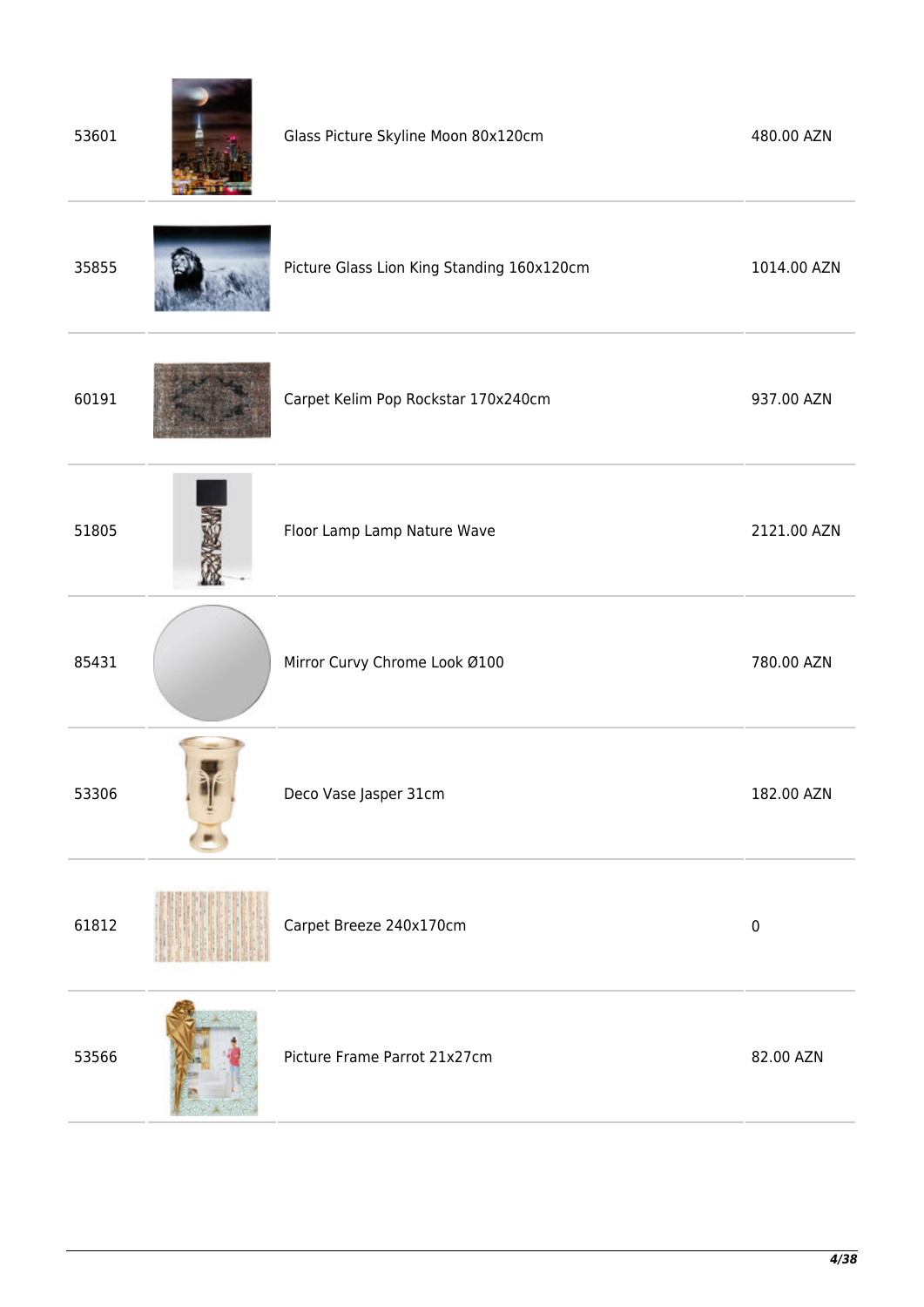| 83140 |                                  | Armchair Loft Salt & Pepper             | 2682.00 AZN |
|-------|----------------------------------|-----------------------------------------|-------------|
| 52636 |                                  | Oil Painting Frame Lady Pearls 80x100cm | 1373.00 AZN |
| 84148 |                                  | Chair Samantha Bluegreen                | 578.00 AZN  |
| 77476 |                                  | Chair Vintage Brown Leather             | 541.00 AZN  |
| 85994 |                                  | Swivel Armchair Carella                 | 2897.00 AZN |
| 52969 | <b>Some Address of the State</b> | Framed Picture Autumnal 120x120cm       | 1638.00 AZN |
| 60773 |                                  | Picture Touched Heron Left 50x70cm      | 147.00 AZN  |
| 83894 |                                  | Console Luxury Champagne                | 1094.00 AZN |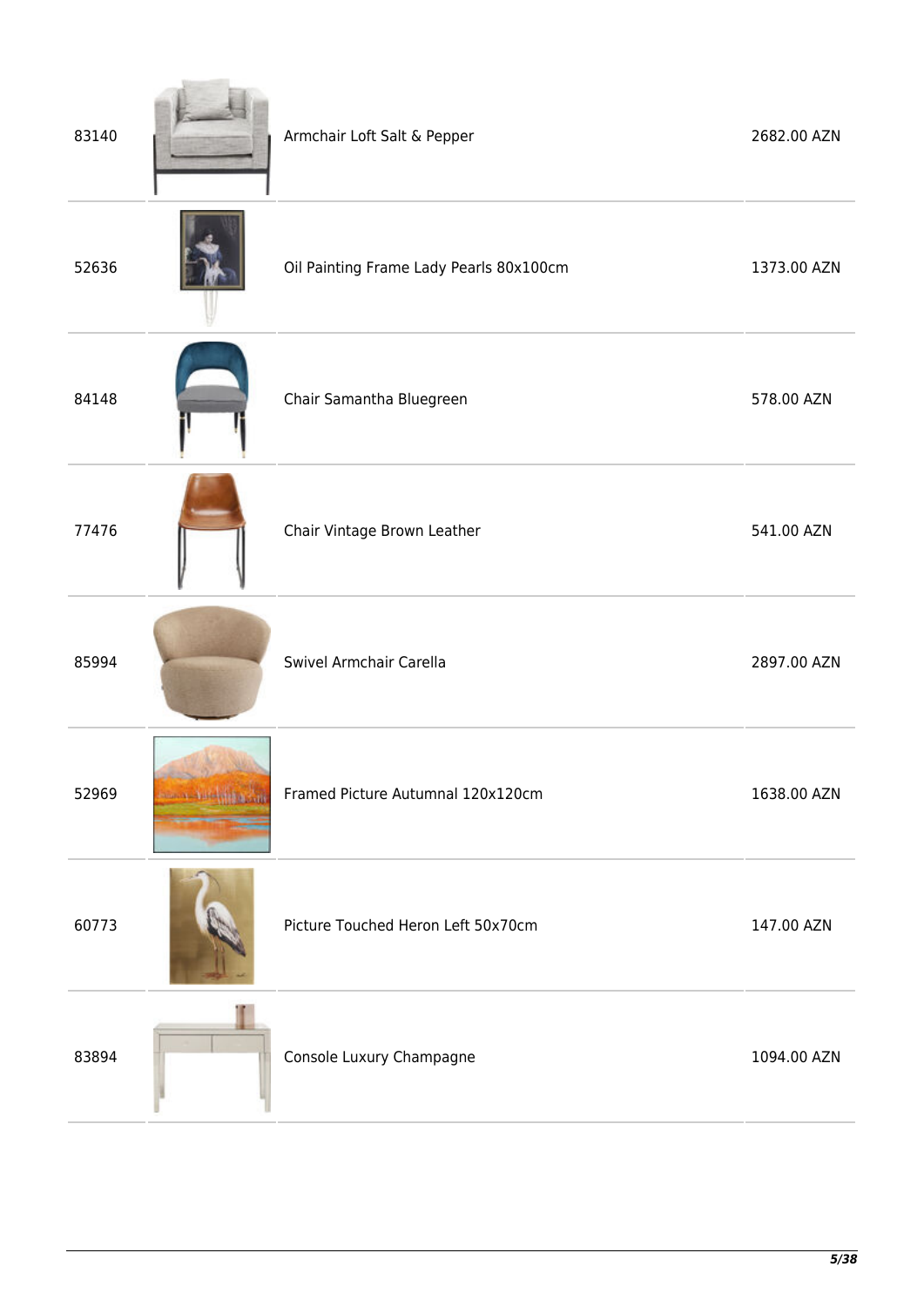| 53478 |                       | Deco Object Mask Mathis 37cm          | 109.00 AZN  |
|-------|-----------------------|---------------------------------------|-------------|
| 53220 |                       | Carpet Runway Grey 200x300cm          | 1638.00 AZN |
| 43741 |                       | Armchair Cambridge Vintage Econo      | 2911.00 AZN |
| 38617 |                       | Mug Muriel Assorted                   | $\pmb{0}$   |
| 85226 |                       | Console South Beach 120x45            | 1216.00 AZN |
| 85611 |                       | Desk Office Symphony Oak Black 180x90 | 4292.00 AZN |
| 86235 |                       | Sideboard Olbia Light 160x77cm        | 3641.00 AZN |
| 85407 | <del>,,,,,,,,,,</del> | Bar Cabinet Osaka 107x92cm            | 4793.00 AZN |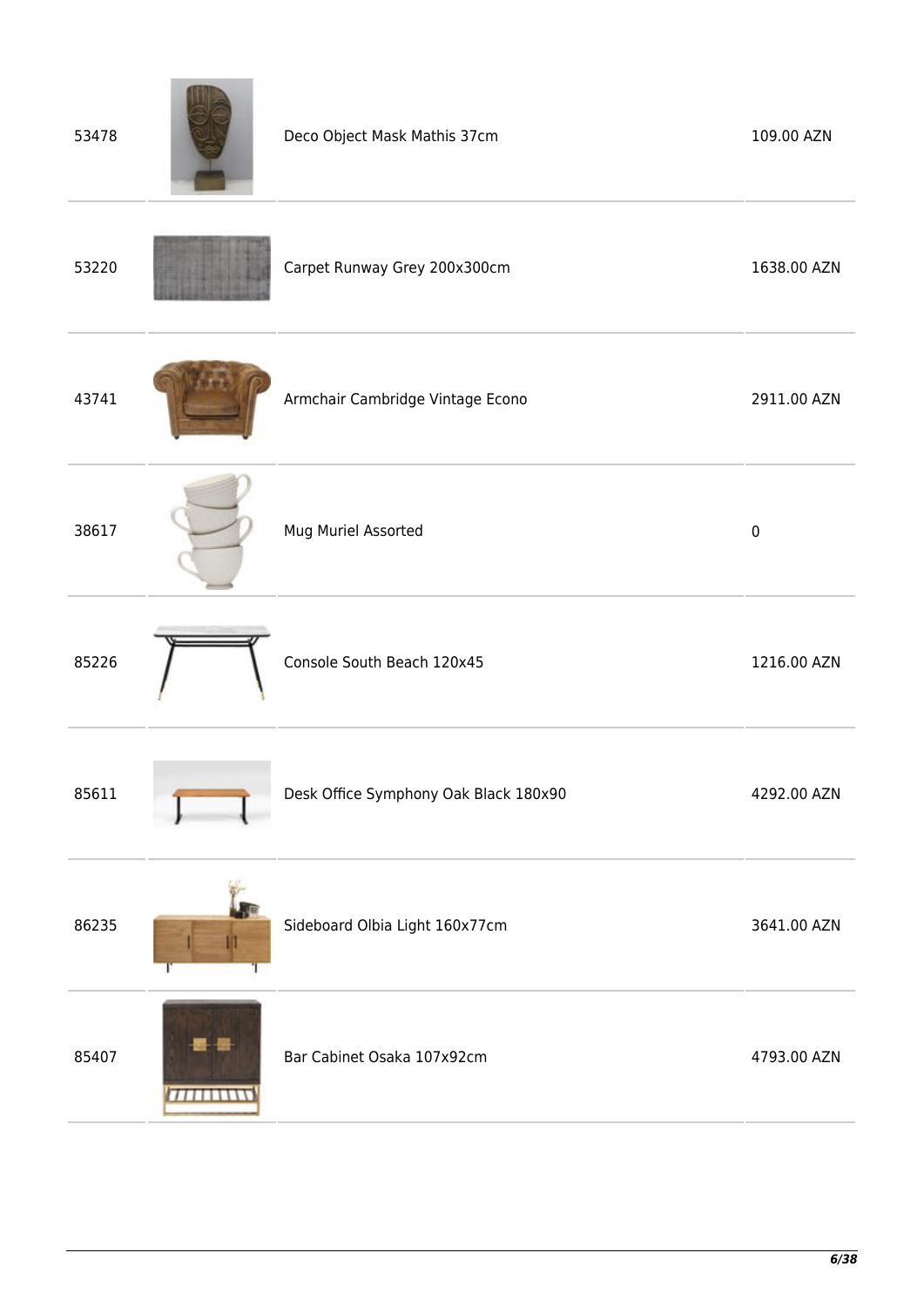| 42071 | Cushion Palm Leaf 40x40cm                          | $\pmb{0}$   |
|-------|----------------------------------------------------|-------------|
| 83502 | <b>Dresser Piano 5 Drawers</b>                     | 1974.00 AZN |
| 86104 | Sleeping Stool Brenda Grey with Cover Grey 76x76cm | 1388.00 AZN |
| 85962 | Bench Smart Velvet Petrol Black 90cm               | 715.00 AZN  |
| 61534 | Deco Figurine Gangster Rabbit White                | 152.00 AZN  |
| 51726 | Bowl Rosa Ø28                                      | 48.00 AZN   |
| 82707 | Sofa Perugia 2-Seater Cream                        | 7110.00 AZN |
| 81842 | Coffee Table Roots Ø100cm                          | 2132.00 AZN |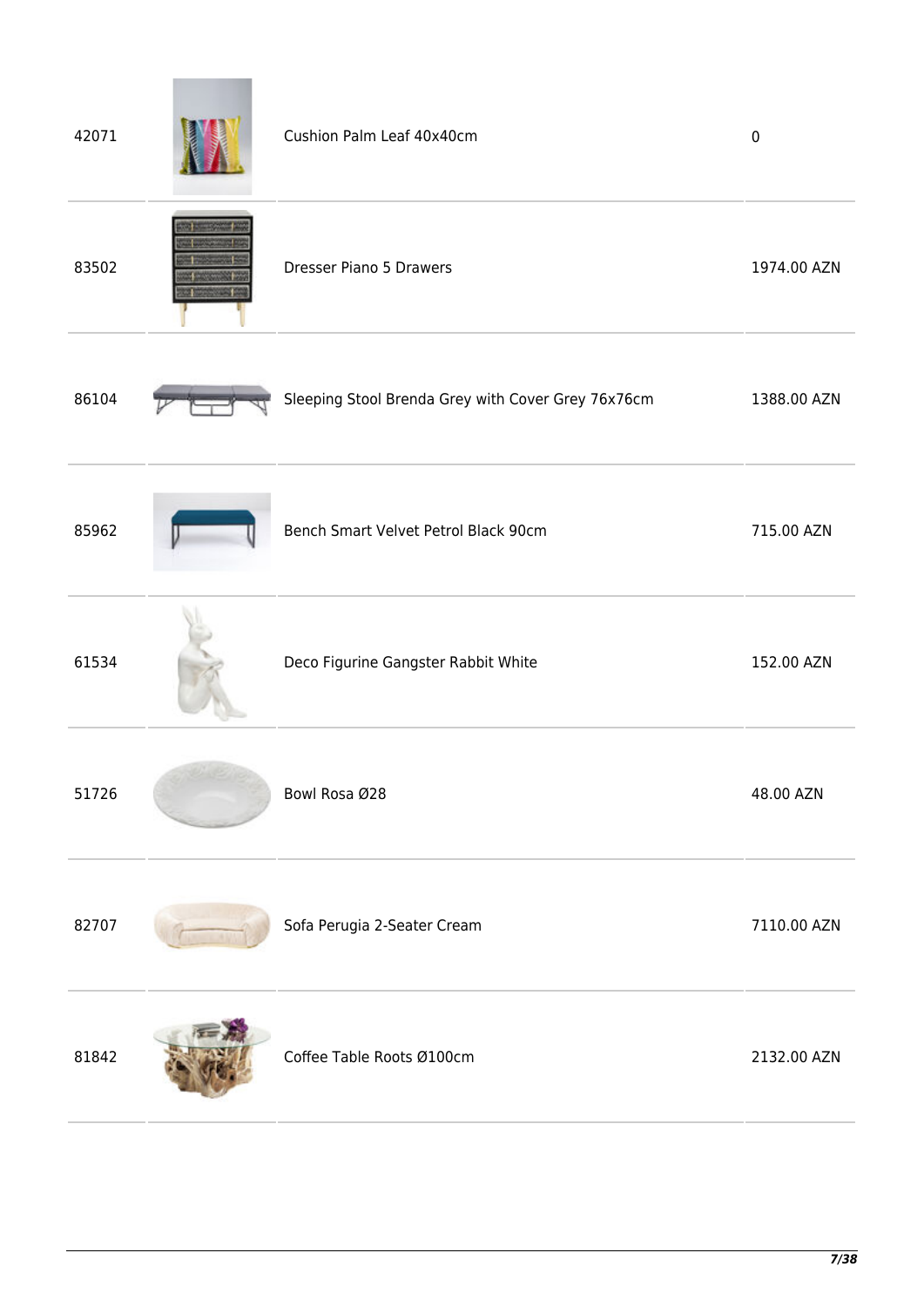| 52594 |        | Picture Glass Fashion Haircut 80x80cm             | 317.00 AZN  |
|-------|--------|---------------------------------------------------|-------------|
| 86209 |        | Multifunctional Coffee Table Happy Day            | 966.00 AZN  |
| 86071 |        | Chair Viva Brown                                  | 486.00 AZN  |
| 85688 |        | Side Table Blossom Tree Ø41cm                     | 594.00 AZN  |
| 86178 |        | Sideboard Galaxy 160x85cm                         | 3333.00 AZN |
| 83880 | 霳<br>을 | Console Osaka                                     | 2825.00 AZN |
| 86215 |        | Shoe Container Caruso 2 Double Anthracite 75x77cm | 748.00 AZN  |
| 83432 |        | Bed Desire Velvet Mauve 160x200cm                 | 4828.00 AZN |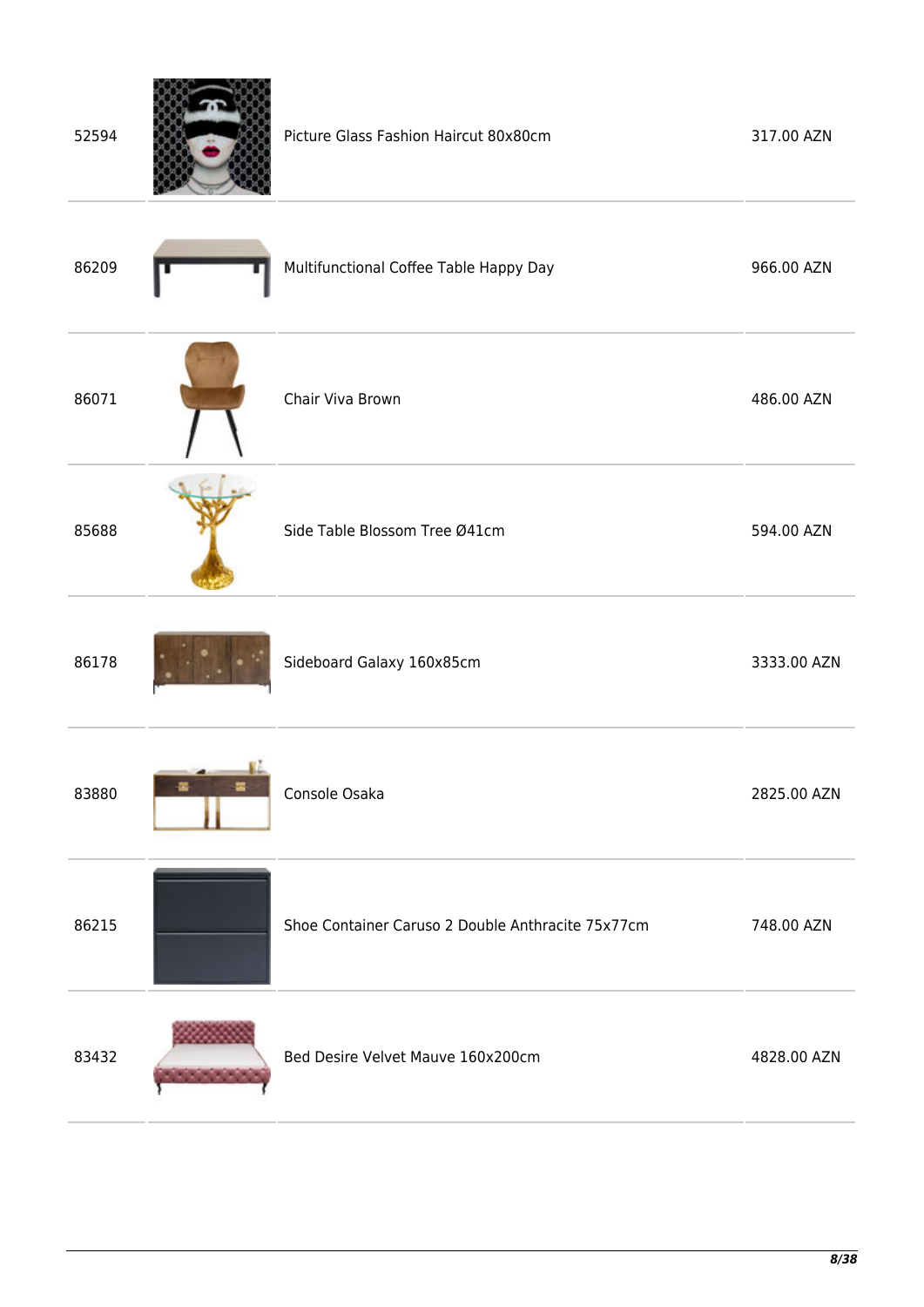| 86062 | Chair Chiara Dolce Green         | 364.00 AZN  |
|-------|----------------------------------|-------------|
| 85622 | Desk Office Parquet 180x90       | 3999.00 AZN |
| 85825 | Shelf Milano 150x98cm            | 5286.00 AZN |
| 85235 | Table Parquet Silver 90x180cm    | 2182.00 AZN |
| 60013 | Plate Deep Stuga                 | 41.00 AZN   |
| 82608 | Armchair Black Vicky Velvet Grey | 966.00 AZN  |
| 76652 | VIP Baggage Trolley Vegas Silver | 2732.00 AZN |
| 52240 | Carpet Triangle Grey 170x240cm   | 2160.00 AZN |

 $\overline{a}$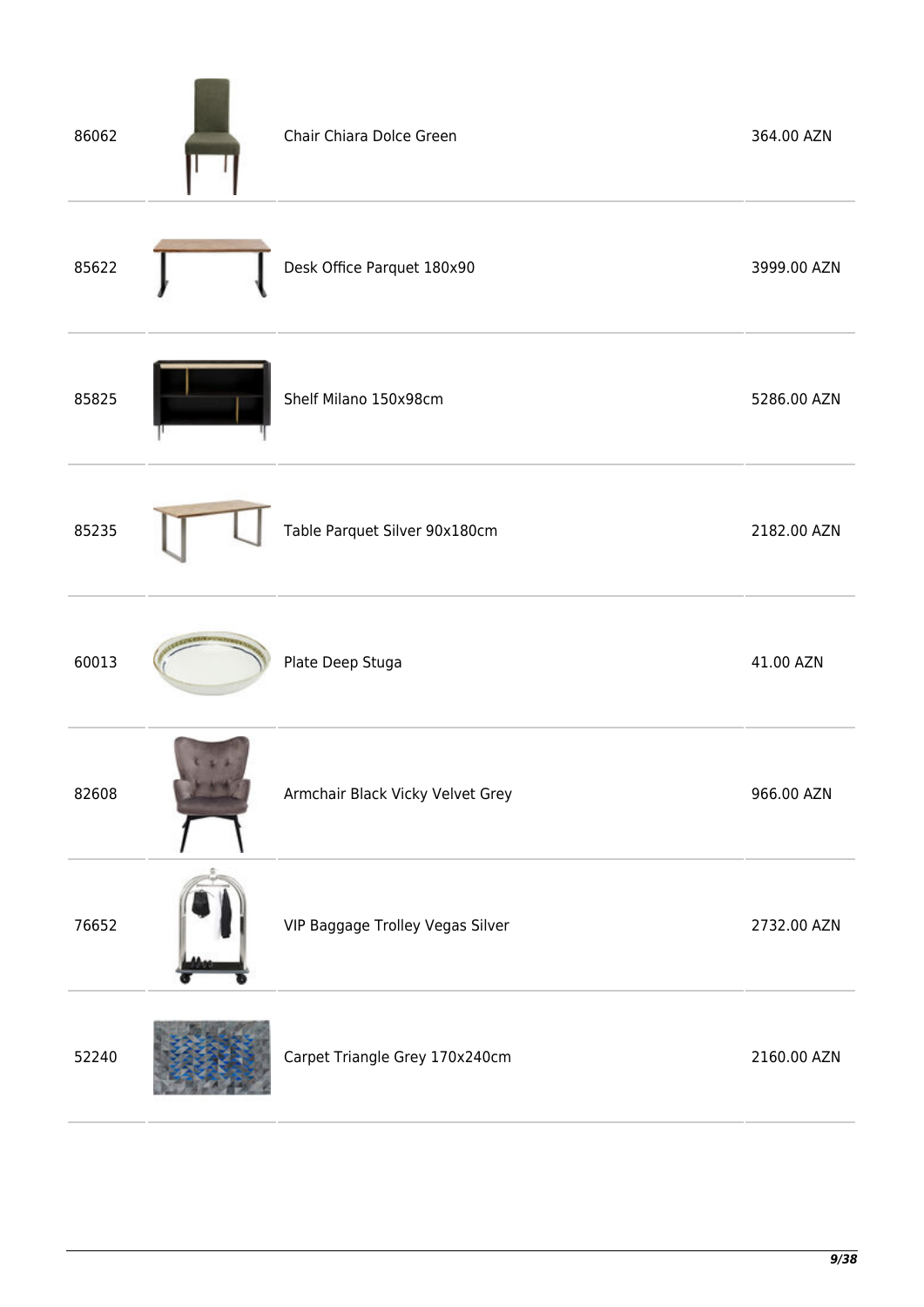| 79066 | Sofa Square Dance 3-Seater               | 10873.00 AZN |
|-------|------------------------------------------|--------------|
| 53234 | Vase Art Pastel Red 17cm                 | 91.00 AZN    |
| 84475 | Table Harmony Dark Silver 180x90         | 1710.00 AZN  |
| 53810 | Glass Picture Rose Paradise 3D 120x120cm | $\pmb{0}$    |
| 53367 | Pendant Lamp Mariposa Black Smoke Ø81cm  | 1087.00 AZN  |
| 81832 | Coffee Table East Coast Round (3/Set)    | 2854.00 AZN  |
| 86211 | Table Santos 143x83cm                    | 2117.00 AZN  |
| 60874 | Picture Frame Art 3D Euro 118x83cm       | 540.00 AZN   |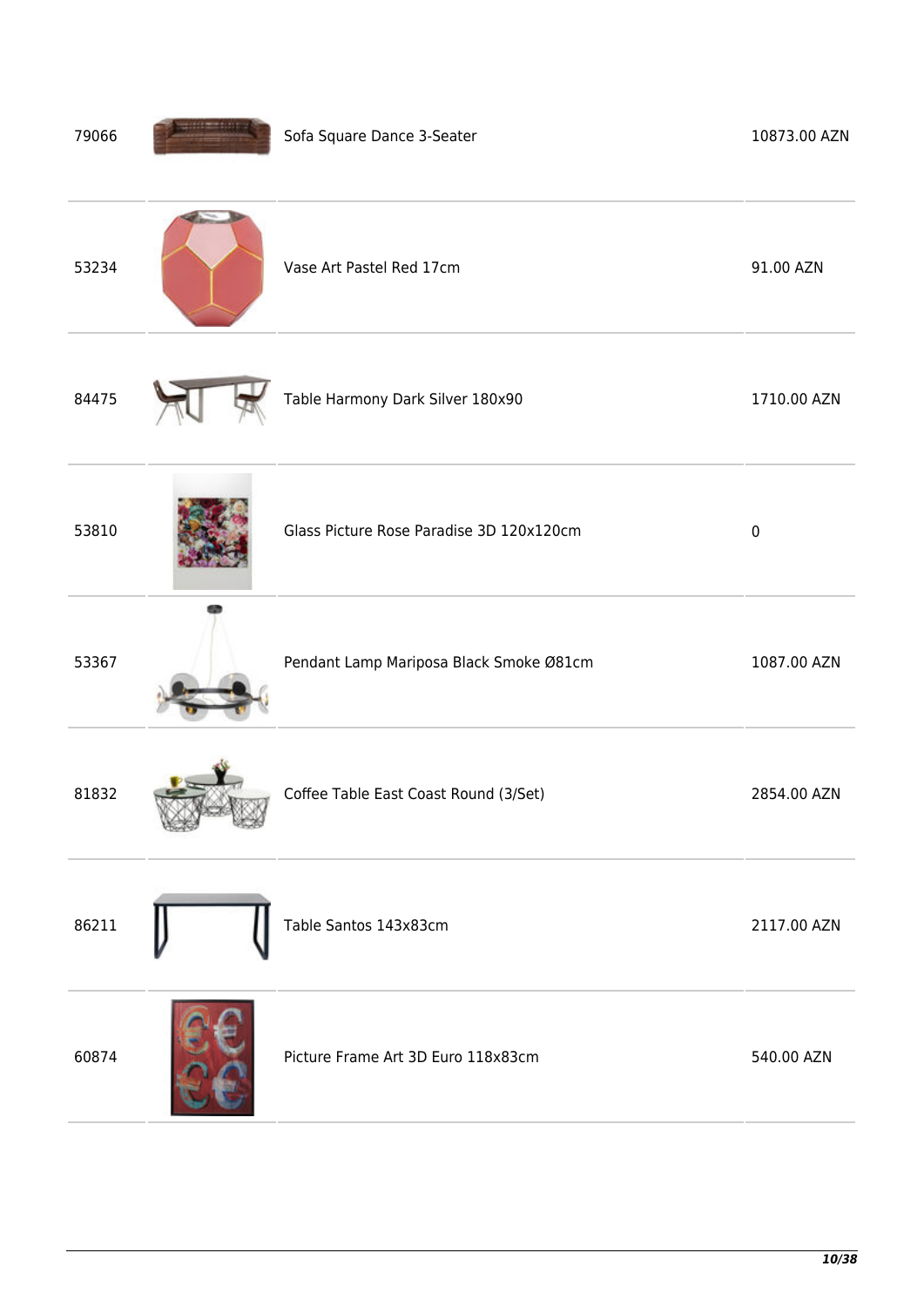| 86312 | Corner Sofa Lucca Grey Right 331cm          | 9220.00 AZN |
|-------|---------------------------------------------|-------------|
| 52484 | Deco Object Sitting Dog Gold 80             | 1595.00 AZN |
| 52998 | Deco Object Sir Lion 29cm                   | 91.00 AZN   |
| 52470 | Floor Lamp Trapez                           | 955.00 AZN  |
| 86019 | Armchair Vicky Dolce Green                  | 1001.00 AZN |
| 42115 | Cushion Casual Blue 60x60cm                 | $\pmb{0}$   |
| 42074 | Cushion Lumiere 40x40cm                     | $\pmb{0}$   |
| 53624 | Table Lamp Animal Standing Monkey Gold 51cm | 547.00 AZN  |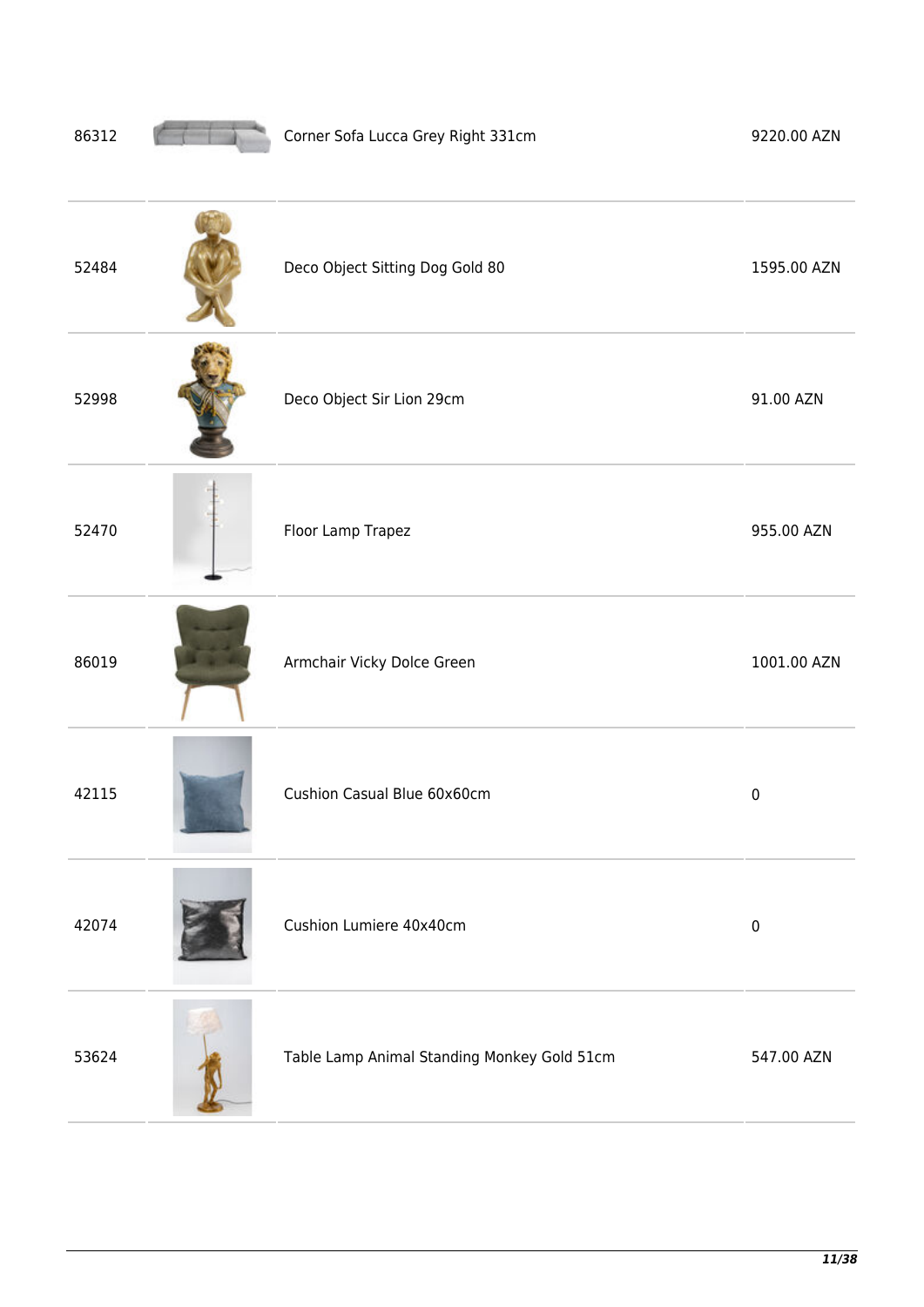| 53246 | Carpet Seaburry Charcoal 170x240cm   | 1087.00 AZN |
|-------|--------------------------------------|-------------|
| 61482 | Floor Lamp Apollon Gold Ø28cm        | 184.00 AZN  |
| 52884 | Table Lamp Yuva Gold 76cm            | 426.00 AZN  |
| 51079 | Floor Lamp Chrome Goblet Ball        | 450.00 AZN  |
| 86197 | Bench Torres 140cm                   | 1087.00 AZN |
| 52930 | Table Lamp Mariposa Brass 58cm       | 352.00 AZN  |
| 61602 | Table Lamp Animal Monkey Gold Blue   | 364.00 AZN  |
| 52598 | Picture Glass Leopard Shaka 80x120cm | 383.00 AZN  |
|       |                                      |             |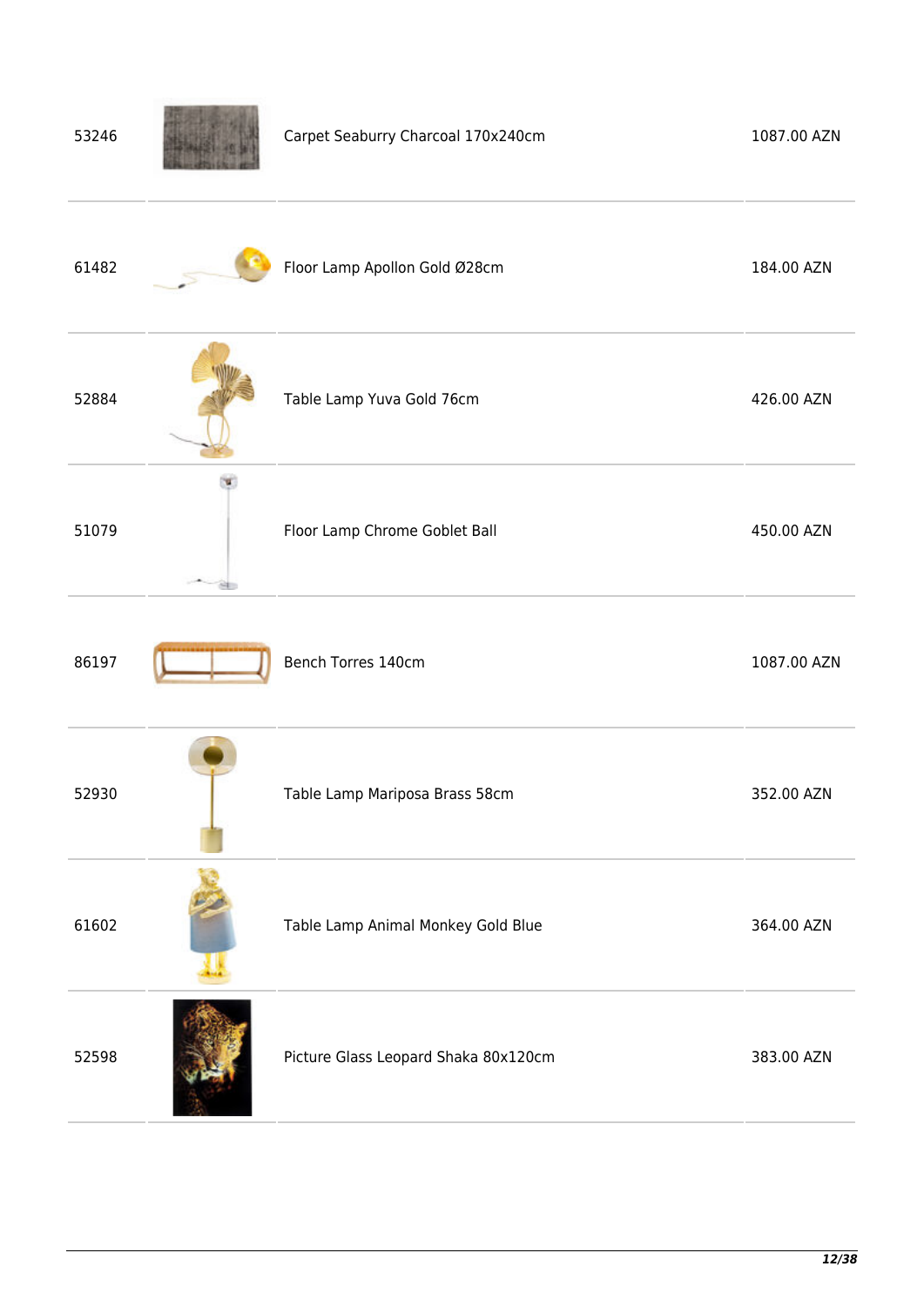| 61666 | Wall Candle Holder Ginkgo Leaf 60cm     | 504.00 AZN  |
|-------|-----------------------------------------|-------------|
| 86162 | Armchair Peppo Sam White                | 3641.00 AZN |
| 86034 | Ottomane Left Element Chiara Cream 76cm | 2246.00 AZN |
| 61741 | Vase Grid Luster Blue 28cm              | 429.00 AZN  |
| 53319 | Carpet Tara Rose 170x240cm              | 715.00 AZN  |
| 85851 | Swivel Chair Amira                      | 966.00 AZN  |
| 85908 | Corner Sofa Gianni Grey Right           | 4649.00 AZN |
| 86041 | Corner Sofa Chiara Cream Left           | 5830.00 AZN |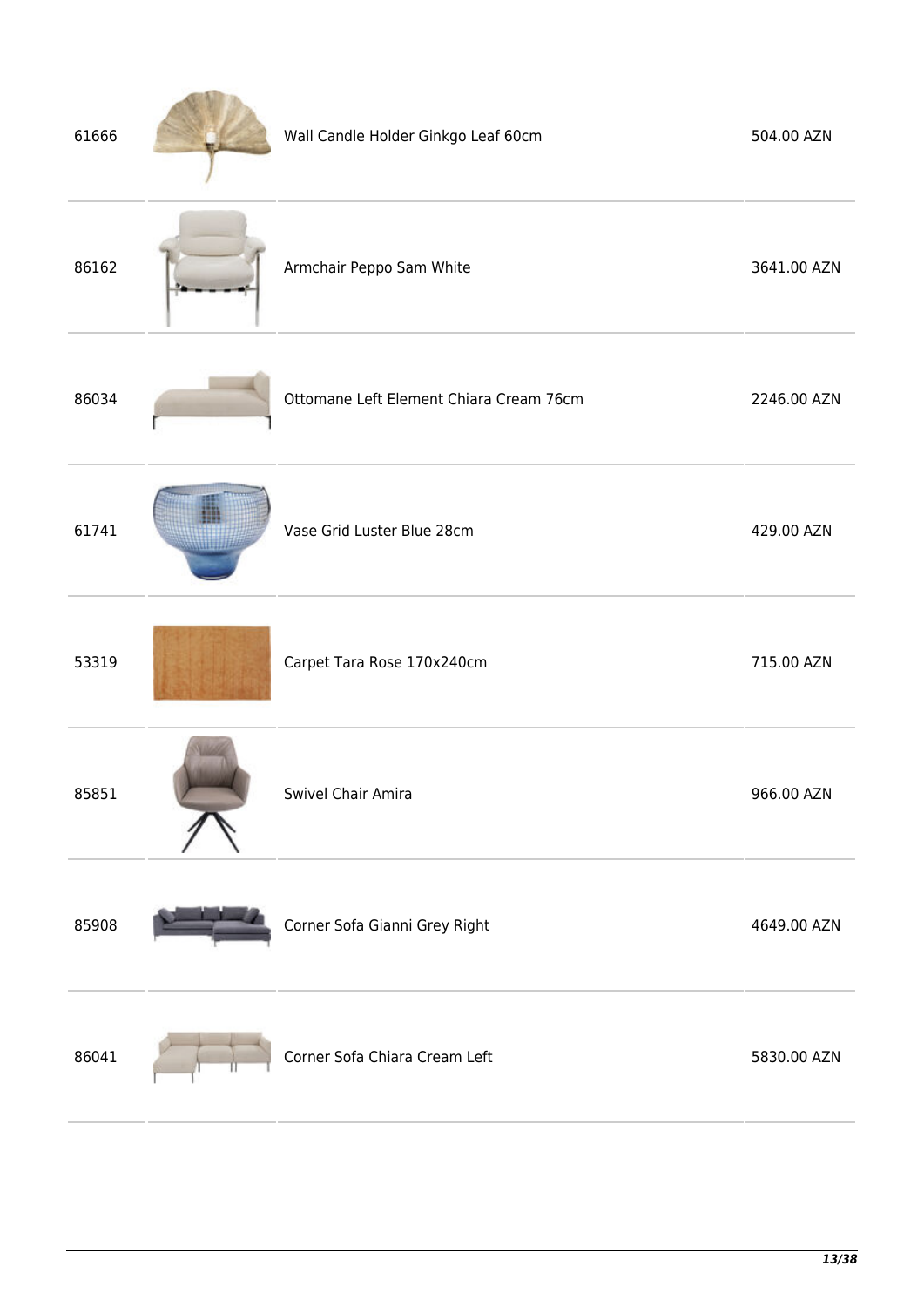| 85965 | Bench Smart Velvet Dark Green Brass 150cm | 894.00 AZN  |
|-------|-------------------------------------------|-------------|
| 86152 | Console Malaga 160x80cm                   | 4406.00 AZN |
| 60843 | Deco Object Elements Heart Hand 33cm      | 275.00 AZN  |
| 82688 | Coffee Table Monocle Dark brown 100x60    | 1516.00 AZN |
| 83410 | Chair with Armrest Dark Lady Velvet Grey  | 596.00 AZN  |
| 53027 | Carpet Shifted 170x240cm                  | 2239.00 AZN |
| 83530 | Armchair Loft Brown                       | 2840.00 AZN |
| 85282 | Coffee Table Lux 80x80                    | 1084.00 AZN |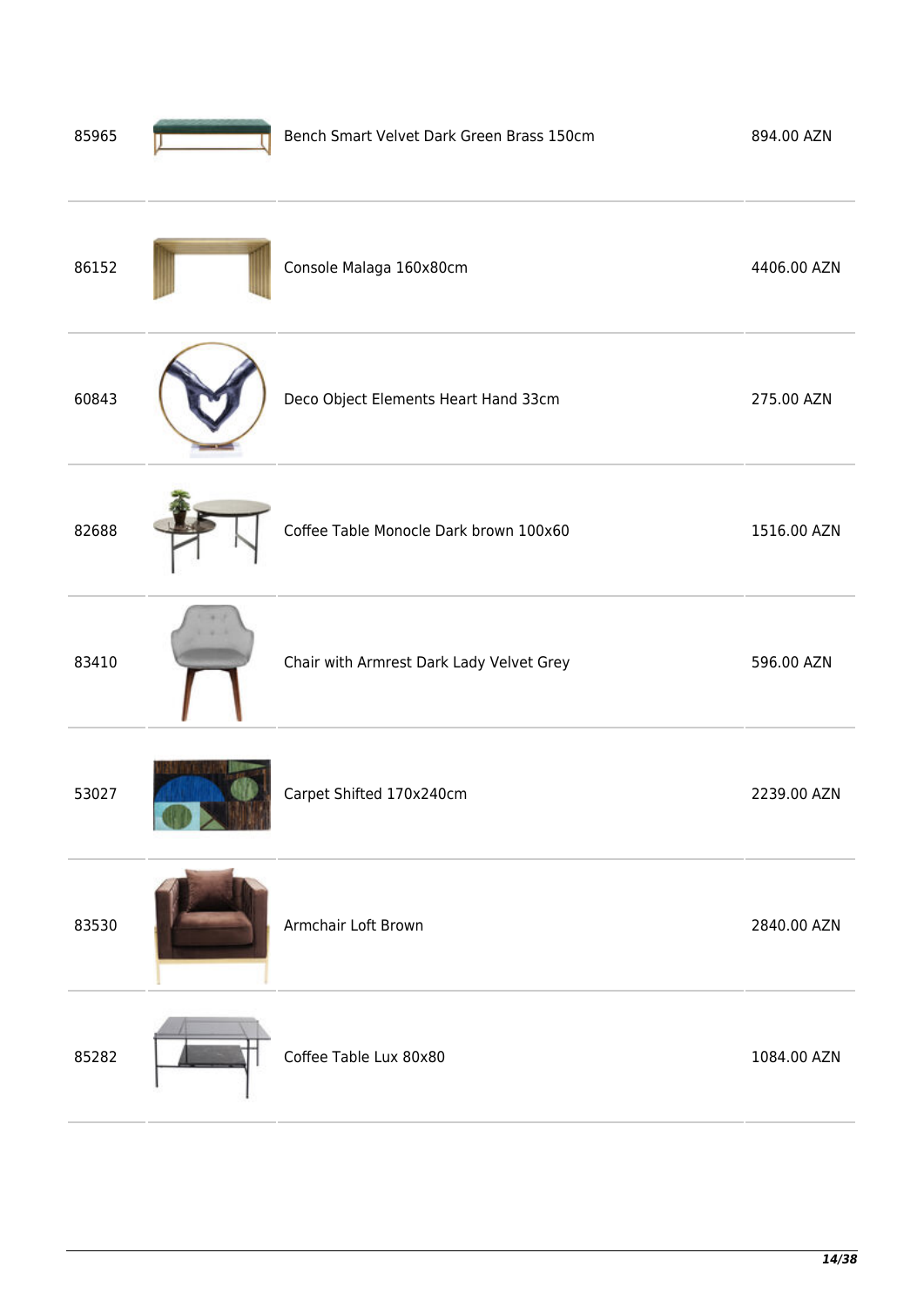| 80183 | Dresser Zick Zack Finca 6Drw.          | 1695.00 AZN |
|-------|----------------------------------------|-------------|
| 84814 | Stool Sandwich Triple Ø63              | 1046.00 AZN |
| 53156 | Pendant Lamp Leisha Ø48cm              | 1817.00 AZN |
| 85551 | Desk Montieri Anthracite 100x53cm      | 1545.00 AZN |
| 84424 | Armchair Tudor Velvet Black            | 1395.00 AZN |
| 86053 | Living Landscape Infinity Miami Grey   | 9721.00 AZN |
| 84644 | Chair Two Face Light Brown             | 823.00 AZN  |
| 52599 | Picture Glass Mandrill Monkey 80x120cm | 383.00 AZN  |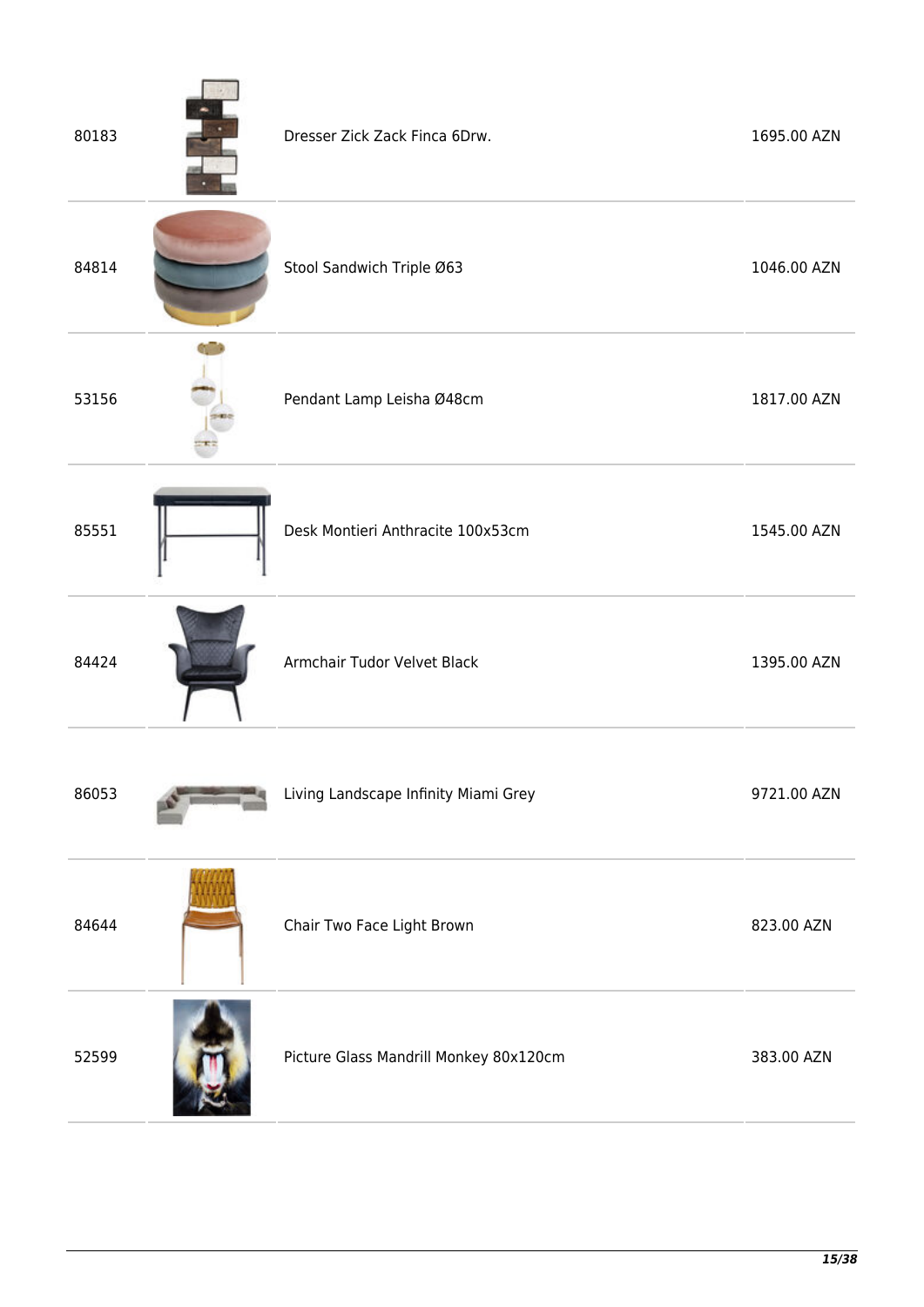| 80402 | Bar Rocky Vintage                  | 3076.00 AZN |
|-------|------------------------------------|-------------|
| 85594 | Lowboard Luxury Push Grey 140x50cm | 1910.00 AZN |
| 85758 | Swivel Armchair Toledo Dark Blue   | 1996.00 AZN |
| 86105 | Shelf La Gomera 100x100cm          | 1209.00 AZN |
| 75204 | Bar Lady Rock White                | 1552.00 AZN |
| 61631 | Deco Figurine Parrot Bluegreen     | 519.00 AZN  |
| 82743 | Chair Wire White                   | 322.00 AZN  |
| 85253 | Armchair Vicky Loco Grey           | 966.00 AZN  |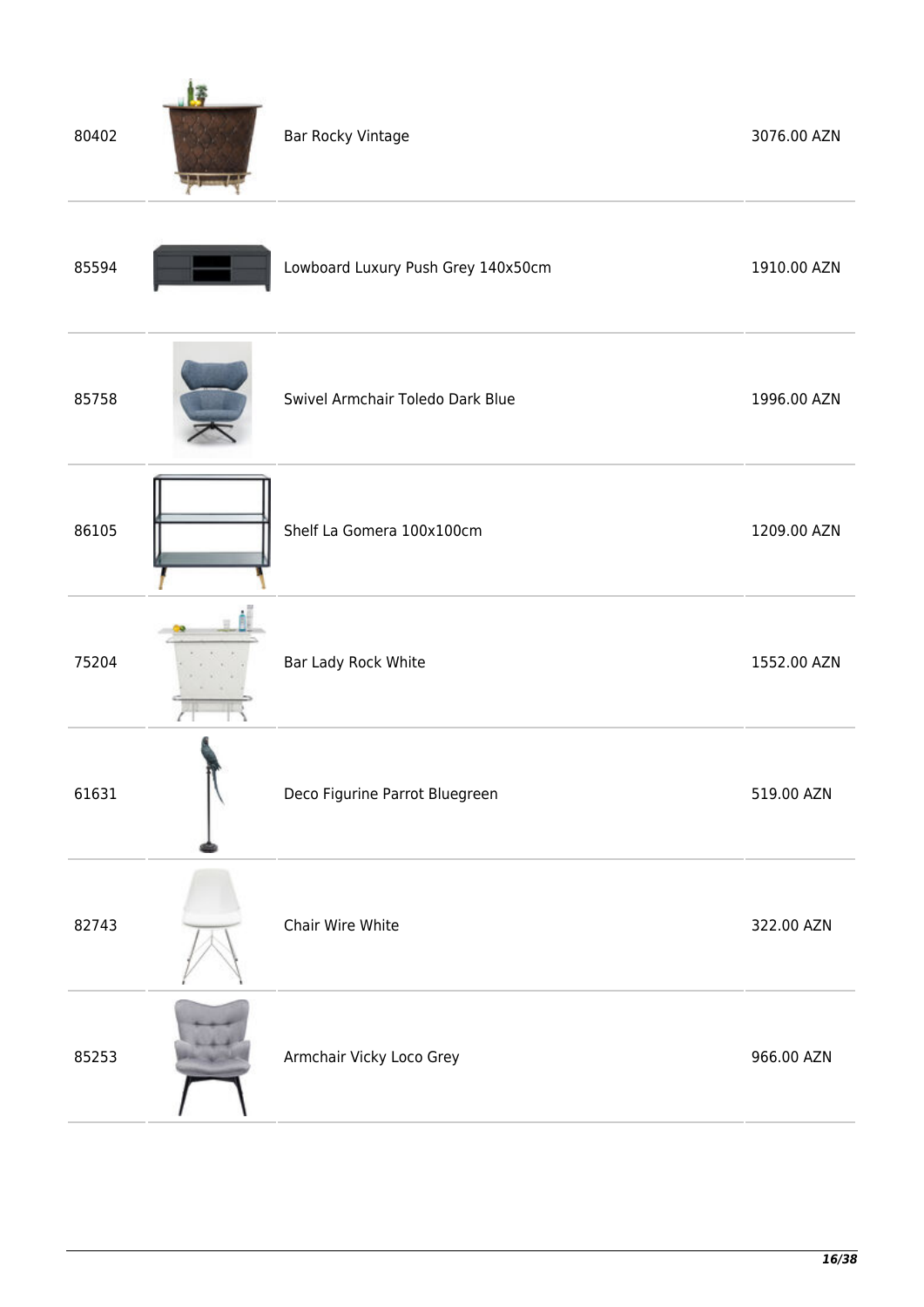| 85126 | Coffee Table Pebble Silver 122x96         | 3498.00 AZN |
|-------|-------------------------------------------|-------------|
| 25044 | Corner Sofa Palermo Grey                  | $\pmb{0}$   |
| 61676 | Ashtray Soho Square Brass 25x25cm         | 219.00 AZN  |
| 86054 | Corner Sofa Infinity Atlanta Grey Right   | 6159.00 AZN |
| 80678 | Bar Lady Rock Walnut                      | 1338.00 AZN |
| 51464 | Picture Frame Incognito Countess 82x112cm | 967.00 AZN  |
| 85859 | Lowboard Cesaro 160x50cm                  | 3398.00 AZN |
| 61613 | Paperweight Universe                      | 164.00 AZN  |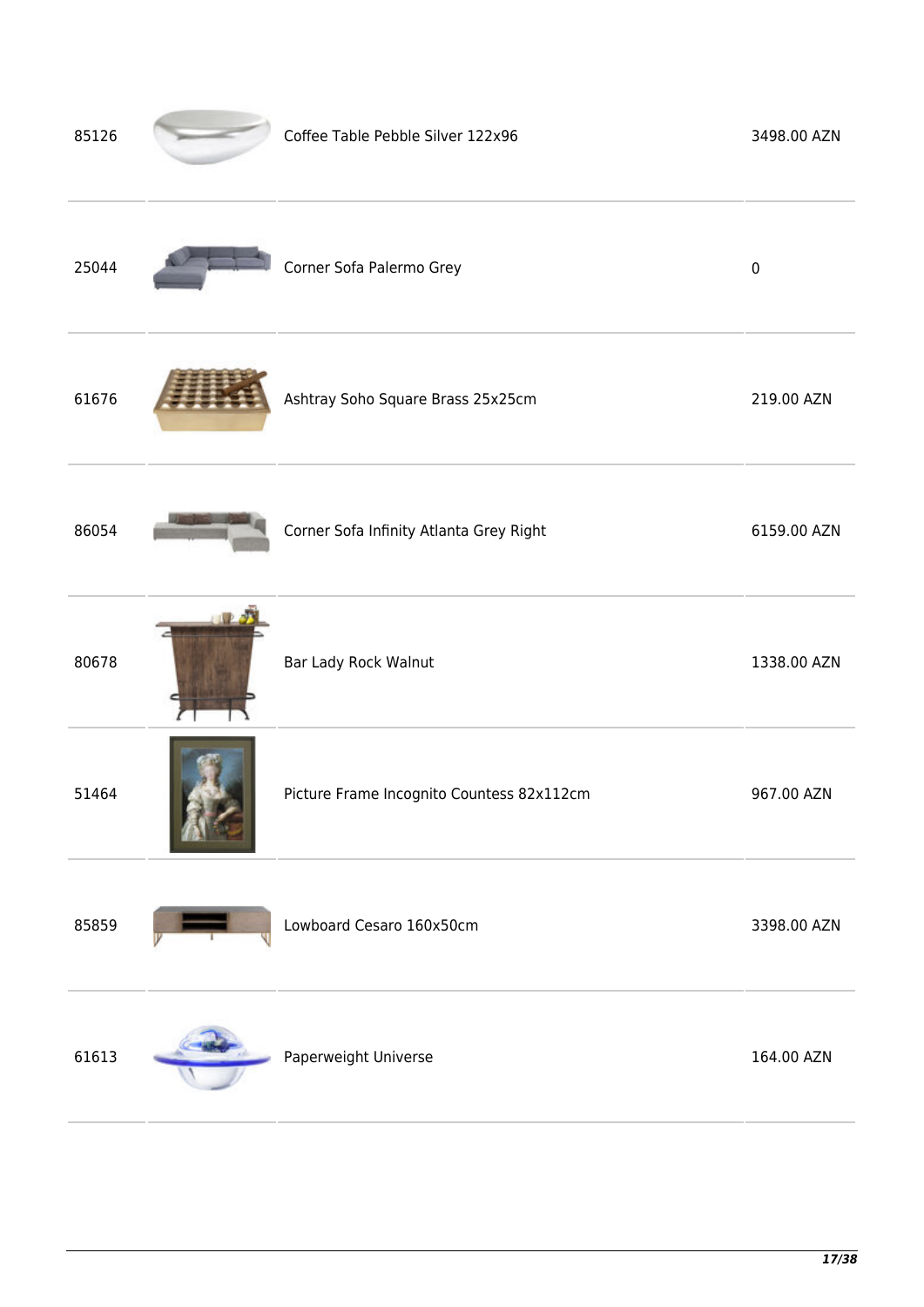| 85139 | Bar Cabinet Ravello 100x140cm         | 3215.00 AZN |
|-------|---------------------------------------|-------------|
| 53237 | Vase Art Pastel Grey 21cm             | 91.00 AZN   |
| 53081 | Glass Picture Electric Fish 100x100cm | 383.00 AZN  |
| 79615 | Armchair Desire Grey                  | 4428.00 AZN |
| 75098 | Relaxchair Lazy                       | 2360.00 AZN |
| 82667 | Tray Table Classy Chrome              | 698.00 AZN  |
| 52874 | Deco Object Rhino Gold 51cm           | 486.00 AZN  |
| 85690 | Wall Mirror Elsa 70x120cm             | 1087.00 AZN |

<u>and the company of the company of the company of the company of the company of the company of the company of the company of the company of the company of the company of the company of the company of the company of the com</u>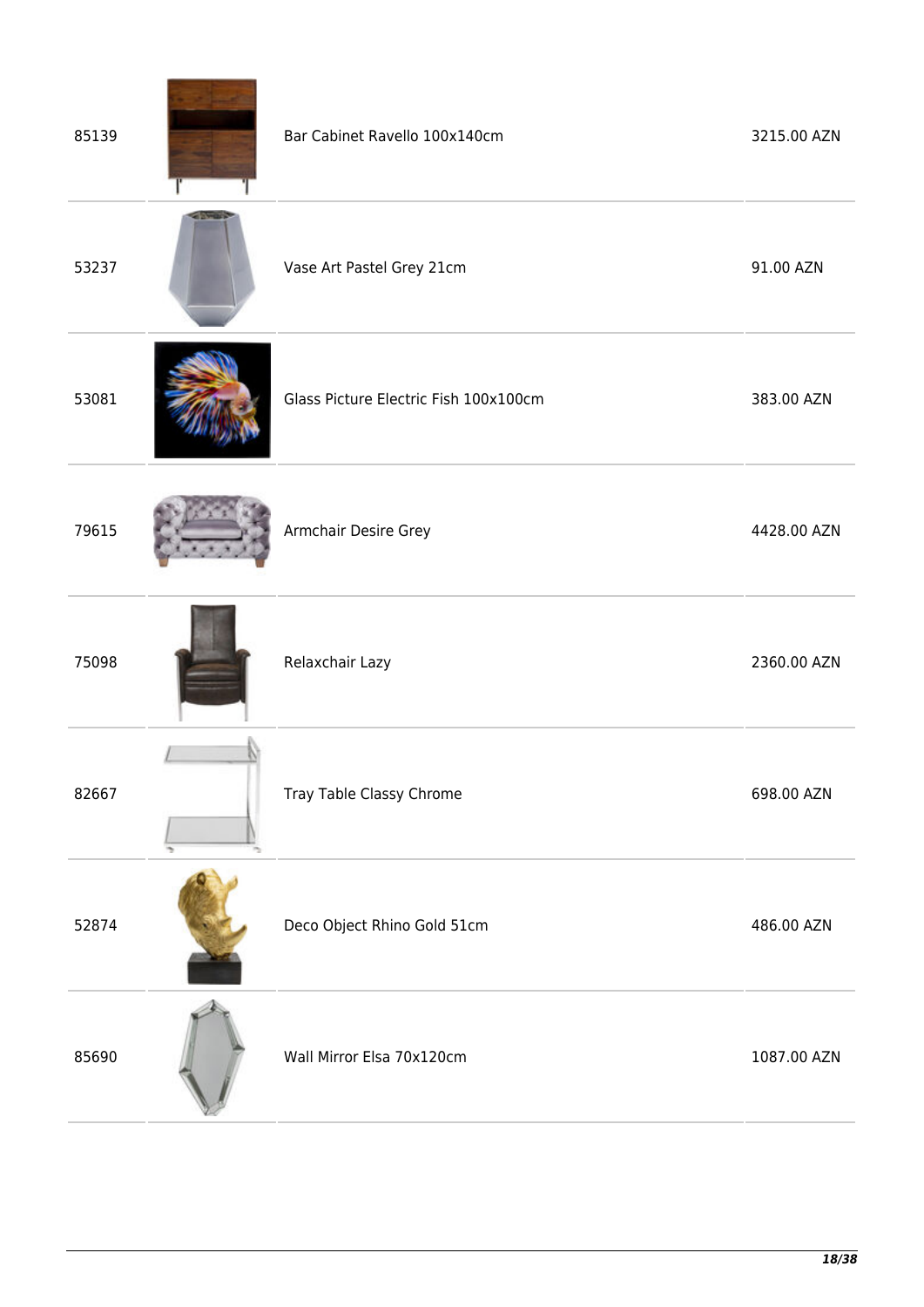| 85208 | Corner Sofa Cabaret Grey Left 288x160       | 6681.00 AZN |
|-------|---------------------------------------------|-------------|
| 38729 | Wall Clock Factory LED                      | 951.00 AZN  |
| 52253 | Vase Funky 34                               | $\pmb{0}$   |
| 52638 | Oil Painting Frame Otilia 80x100cm          | 1270.00 AZN |
| 82039 | Infinity Pouff 80 Elements Grey             | 1087.00 AZN |
| 52774 | Table Lamp Grid Face White 60cm             | 236.00 AZN  |
| 86248 | Sofa Cubetto Cord 3-Seater Light Grey 220cm | 6080.00 AZN |
| 96455 | Wardrobe Iceberg                            | $\pmb{0}$   |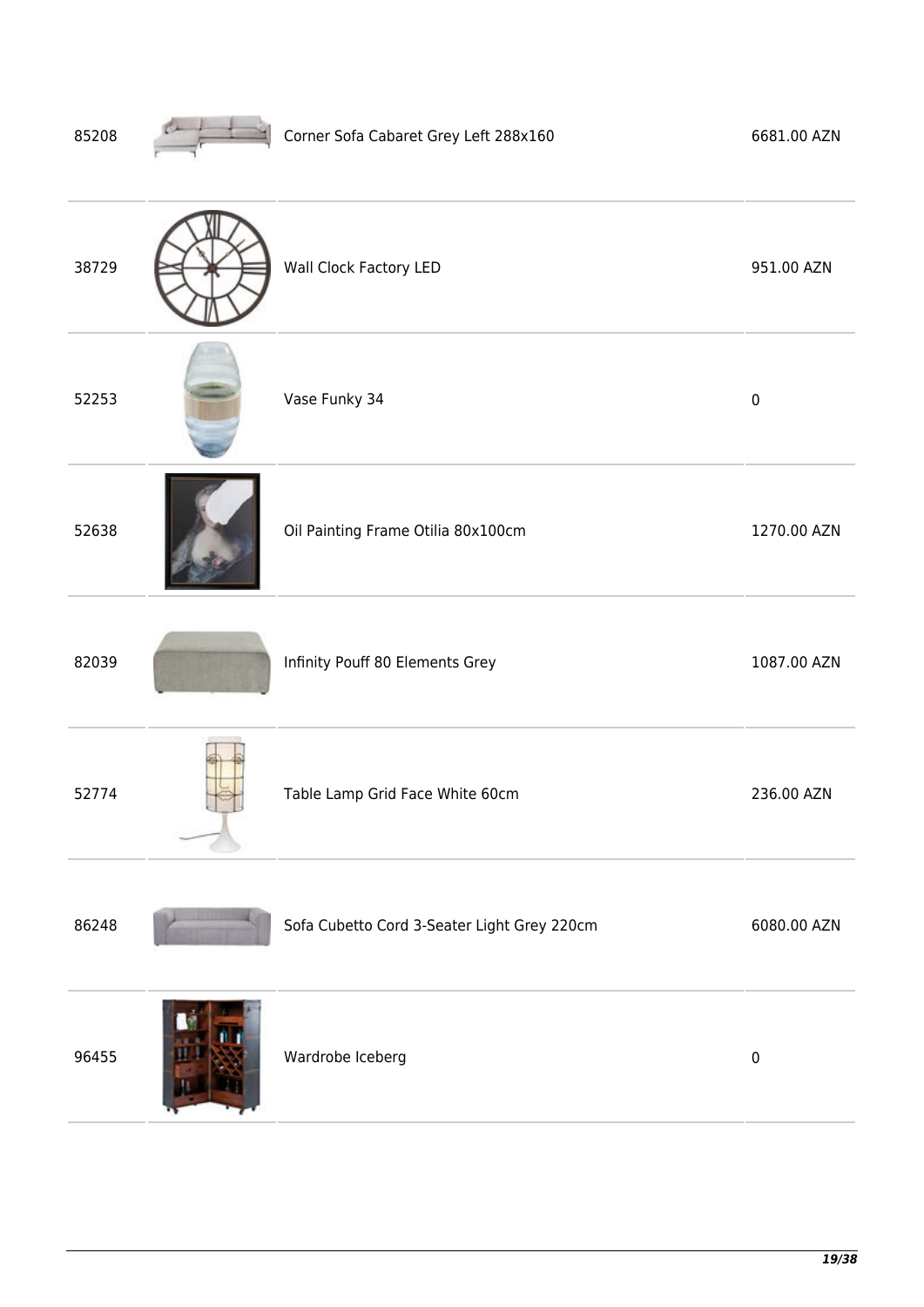| 86008 | Armchair Remo S&P                     | 2182.00 AZN |
|-------|---------------------------------------|-------------|
| 86233 | Swivel Chair Coco Cream               | 787.00 AZN  |
| 85082 | Sofa Nashville 3-Seater               | 5350.00 AZN |
| 86072 | Bench Paco Cream 90cm                 | 486.00 AZN  |
| 84593 | Table Symphony Oak Crude Steel 160x80 | 1853.00 AZN |
| 53393 | Pendant Lamp Nilay Ø80cm              | 2990.00 AZN |
| 84885 | Sideboard Kalif                       | 3641.00 AZN |
| 53576 | Picture Frame Antique 15x20cm         | 42.00 AZN   |

**TELEVISION** in.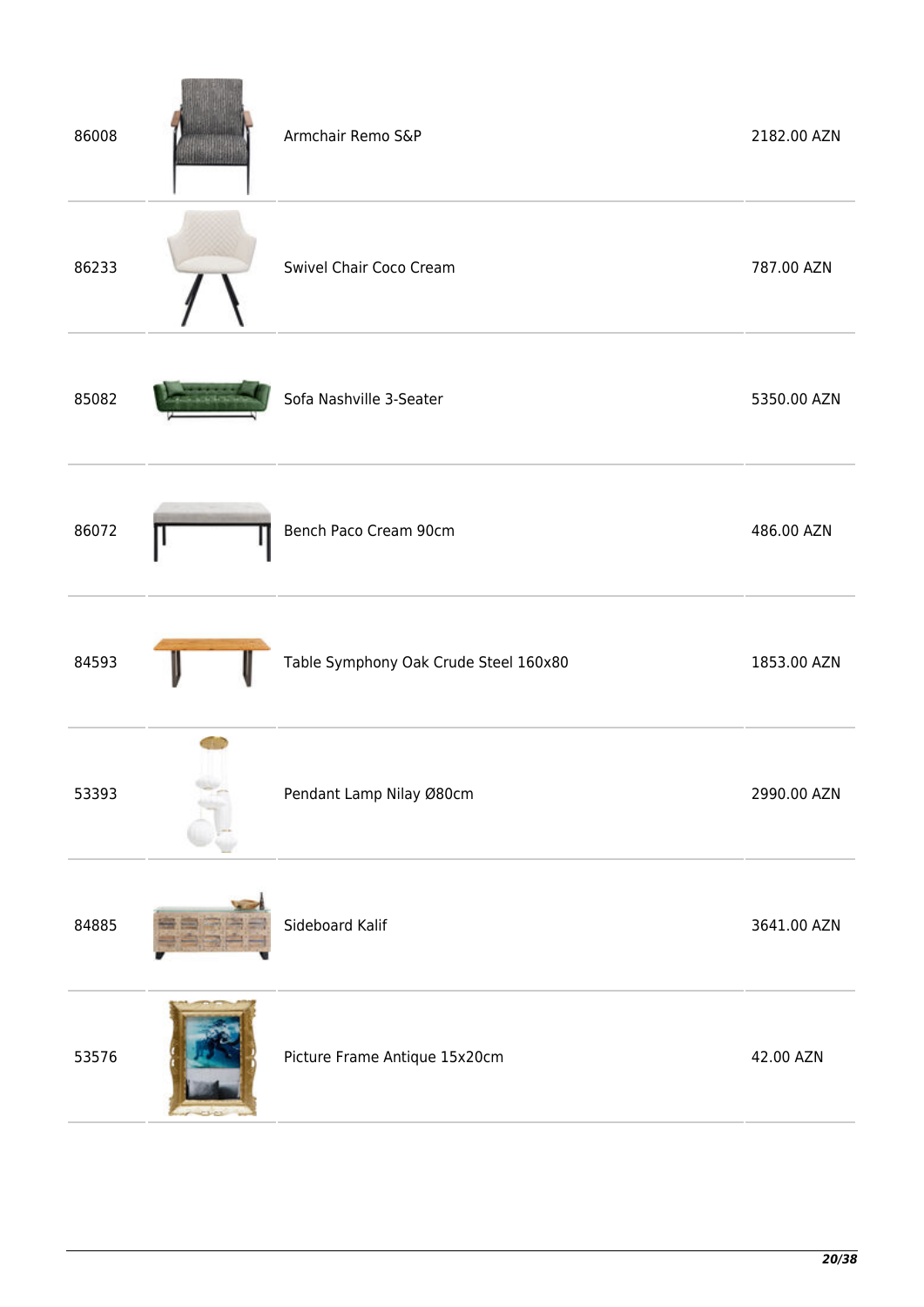| 53211 | p | Wall Clock Oscar Black Ø60cm     | 425.00 AZN  |
|-------|---|----------------------------------|-------------|
| 52908 |   | Wall Object Mare Mirror 43x27cm  | 121.00 AZN  |
| 85685 |   | Side Table Naemi Ø41cm           | 383.00 AZN  |
| 76428 |   | Coffee Table Network 105x105cm   | 1940.00 AZN |
| 85723 |   | Office Chair Labora Lightbrown   | 504.00 AZN  |
| 86126 |   | Console Palms Black 100x86cm     | 1209.00 AZN |
| 84587 |   | Table Jackie Oak Chrome 160x80   | 2182.00 AZN |
| 84756 |   | Coffee Table Gold Flowers 120x60 | 2303.00 AZN |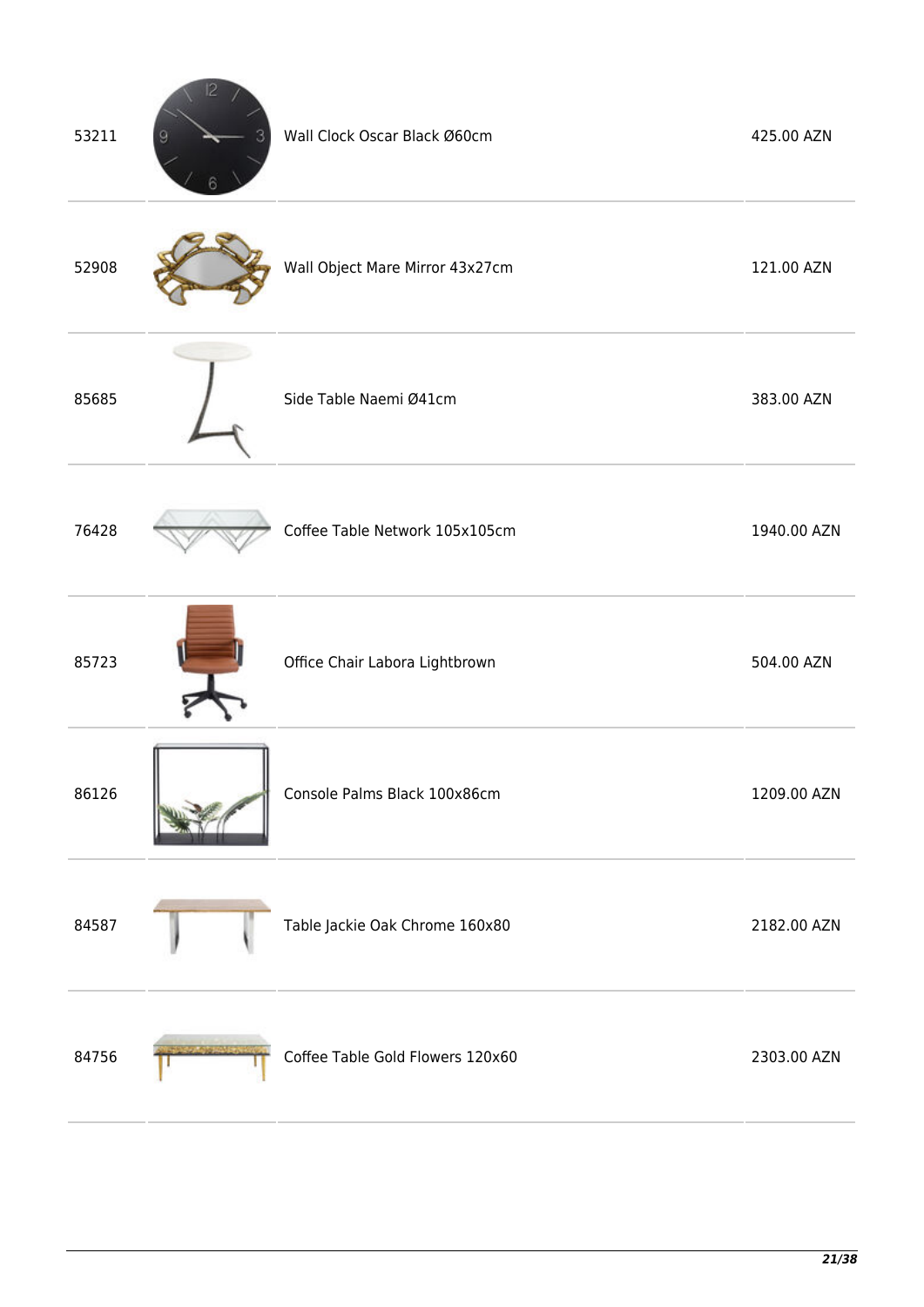| 86029 | Bench Smart Dolce Green 90cm                 | 844.00 AZN  |
|-------|----------------------------------------------|-------------|
| 85961 | Bench Smart Velvet Rose Black 150cm          | 851.00 AZN  |
| 40165 | Kare Teamoutfit Tie 144x5cm                  | $\pmb{0}$   |
| 86032 | Wall Mirror Tree Branch Square 100x82cm      | 966.00 AZN  |
| 61202 | Deco Plant Big Monstera 175cm                | 1270.00 AZN |
| 47754 | Deckchair Easy Summer Turquoise              | 147.00 AZN  |
| 53812 | Glass Picture Lady Flower 100x150cm          | $\pmb{0}$   |
| 85915 | Room Divider King Lion vs Cat Girl 120x180cm | 325.00 AZN  |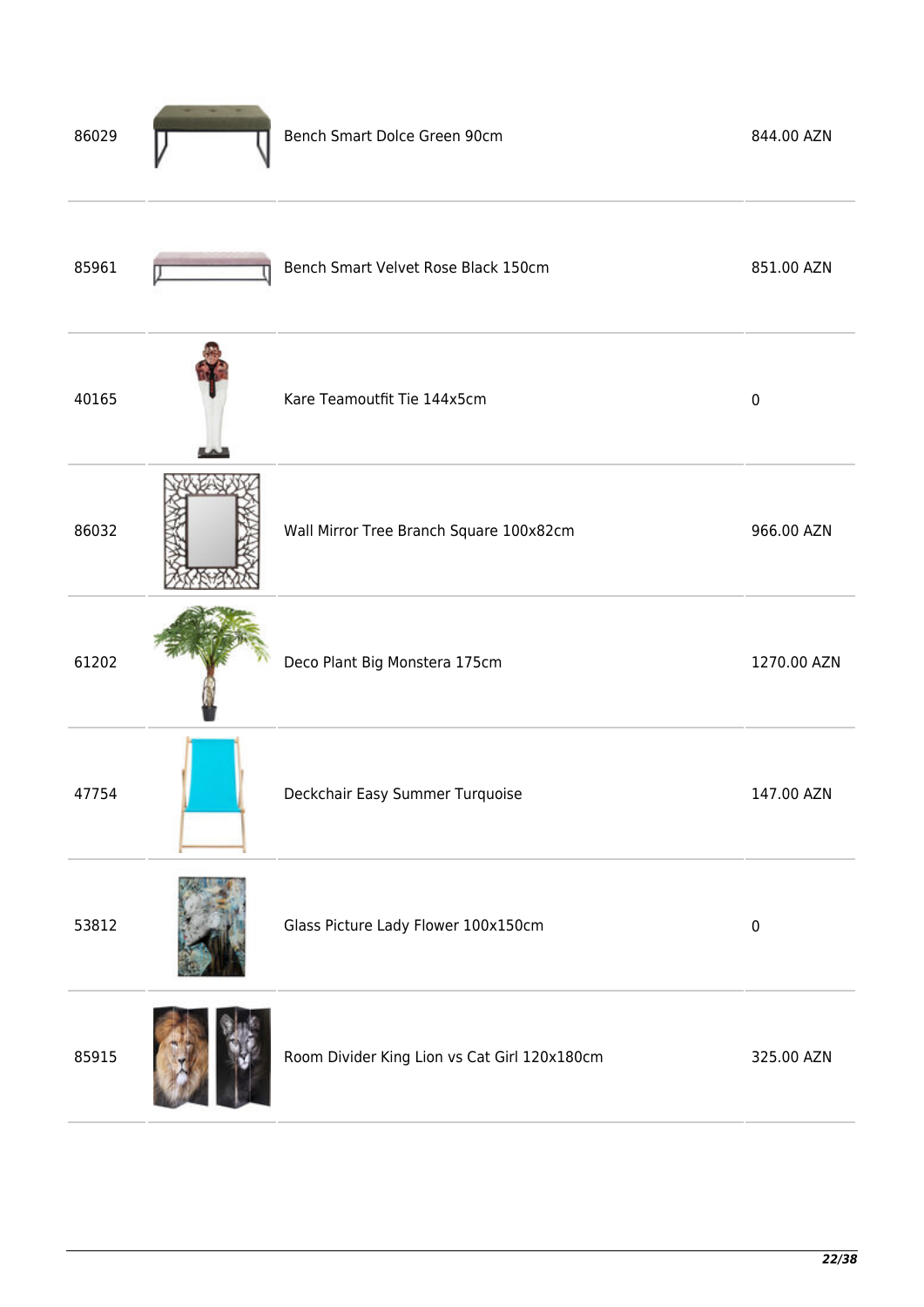| 42210 |    | Pendant Lamp Parecchi Black 100   | 456.00 AZN   |
|-------|----|-----------------------------------|--------------|
| 53353 |    | Table Lamp Alba Gold 42cm         | 454.00 AZN   |
| 53196 |    | Bowl Sicilia Blue Ø18             | 30.00 AZN    |
| 51077 | 50 | Hanging Lamp Chrome Goblet Ø25cm  | 231.00 AZN   |
| 63921 |    | Deco Object Dog With Bicycle 44cm | 283.00 AZN   |
| 83114 |    | Chair Butterfly Dark Grey         | 335.00 AZN   |
| 84213 |    | Sofa Celebrate 2-Seater S&P       | 3040.00 AZN  |
| 86157 |    | Corner Sofa Peppo White           | 10930.00 AZN |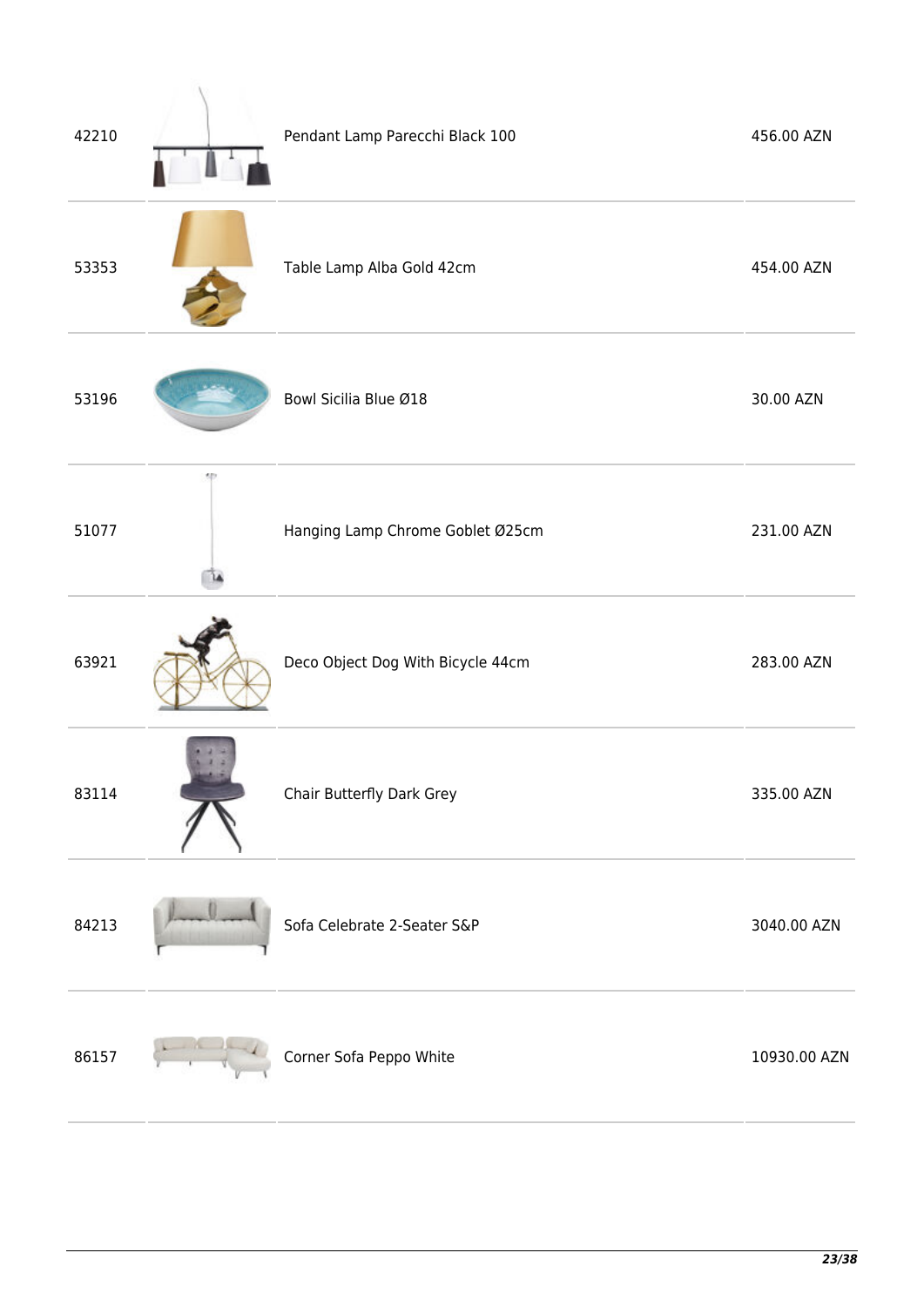| 51080 | Floor Lamp Golden Goblet Ball               | 450.00 AZN  |
|-------|---------------------------------------------|-------------|
| 82684 | Armchair Vicky Grey                         | 966.00 AZN  |
| 86039 | Corner Small Left Element Chiara Cream 76cm | 1931.00 AZN |
| 60163 | Pendant Lamp Stone Mobile                   | 2611.00 AZN |
| 83470 | Armchair Proud Grey                         | 2368.00 AZN |
| 52057 | Etagère Flamingo                            | 557.00 AZN  |
| 66040 | Deco Figurine Iguana 135cm                  | 2582.00 AZN |
| 85415 | Console Ravello 120x40                      | 1638.00 AZN |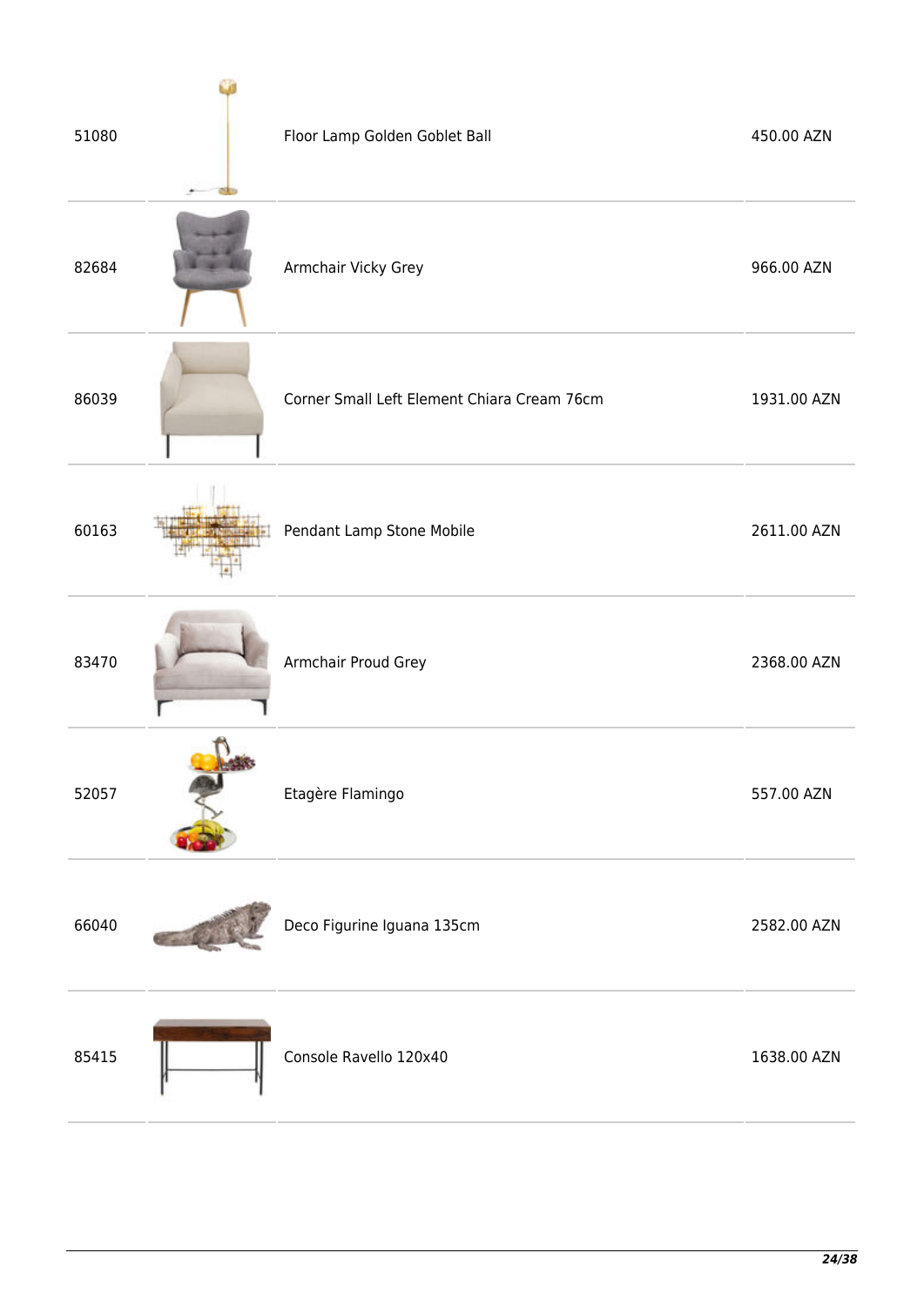| 86040 | Sofa Chiara 3-Seater Cream 226cm   | 5765.00 AZN |
|-------|------------------------------------|-------------|
| 84432 | Armchair Vicky Wilson Silver       | 1084.00 AZN |
| 86082 | Headboard Benito Moon Cream 160cm  | 2117.00 AZN |
| 82662 | Armchair Black Vicky Velvet Purple | 966.00 AZN  |
| 51520 | Picture Alu Cool Girl 120x120      | 1022.00 AZN |
| 51997 | Deco Jar Temple 24                 | 161.00 AZN  |
| 82780 | Cabinet Fleur                      | 1938.00 AZN |
| 85954 | Sofa Discovery 3-Seater Olive      | 7282.00 AZN |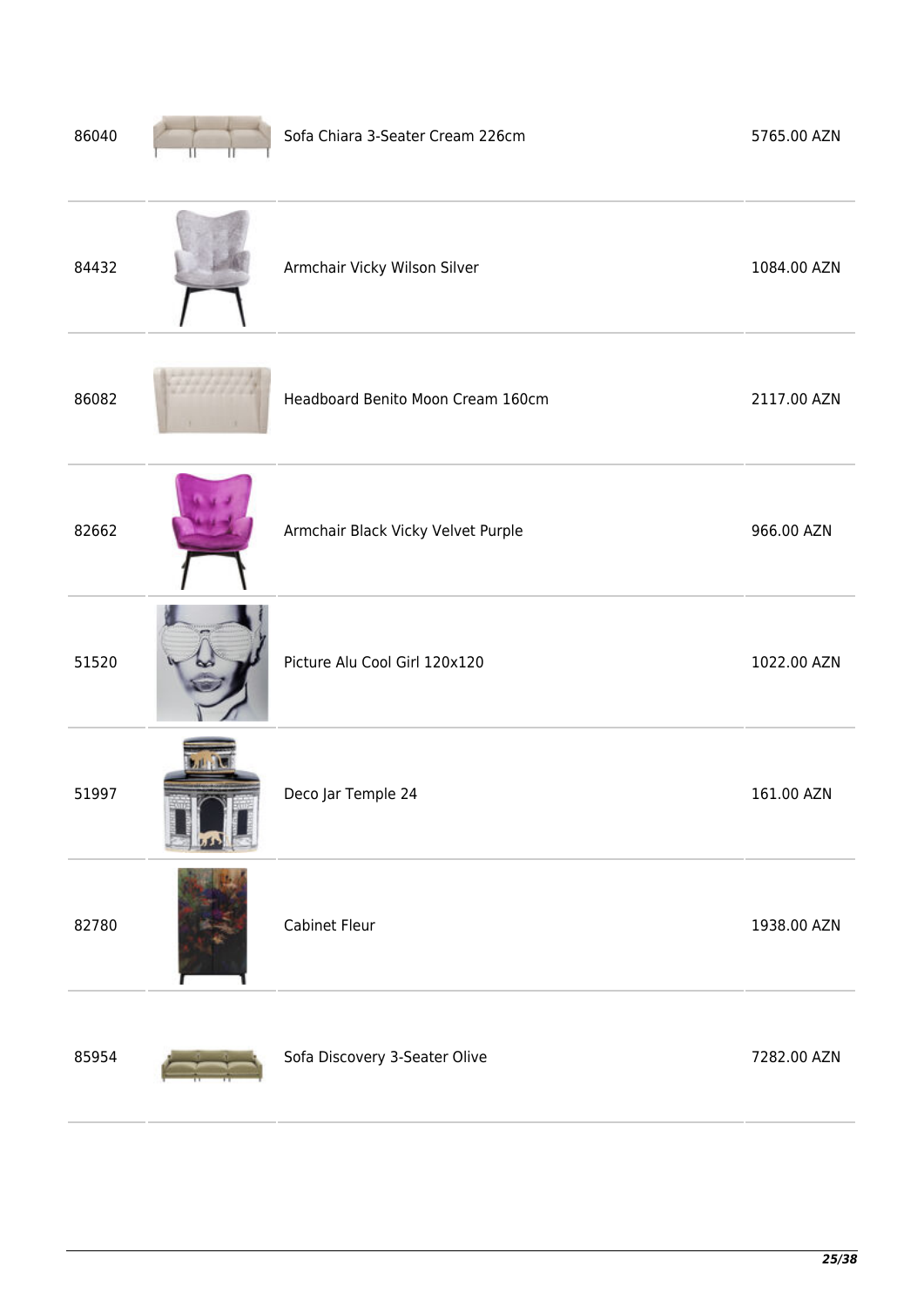| 51167 | Cushion Love Cloud 65x35cm                | 85.00 AZN   |
|-------|-------------------------------------------|-------------|
| 85950 | Corner Sofa Infinity Ottomane Amber Left  | 4428.00 AZN |
| 79946 | Office Chair Labora Brown                 | 505.00 AZN  |
| 51855 | Picture Frame Rock Cover 88x123cm         | 1148.00 AZN |
| 60192 | Carpet Kelim Ornament Turquoise 170x240cm | 937.00 AZN  |
| 86098 | Wall Mirror Twiggy Silver Ø121cm          | 2539.00 AZN |
| 61344 | Wine Cooler Crab                          | 783.00 AZN  |
| 38708 | Plate Rio Circles Ø42cm                   | 197.00 AZN  |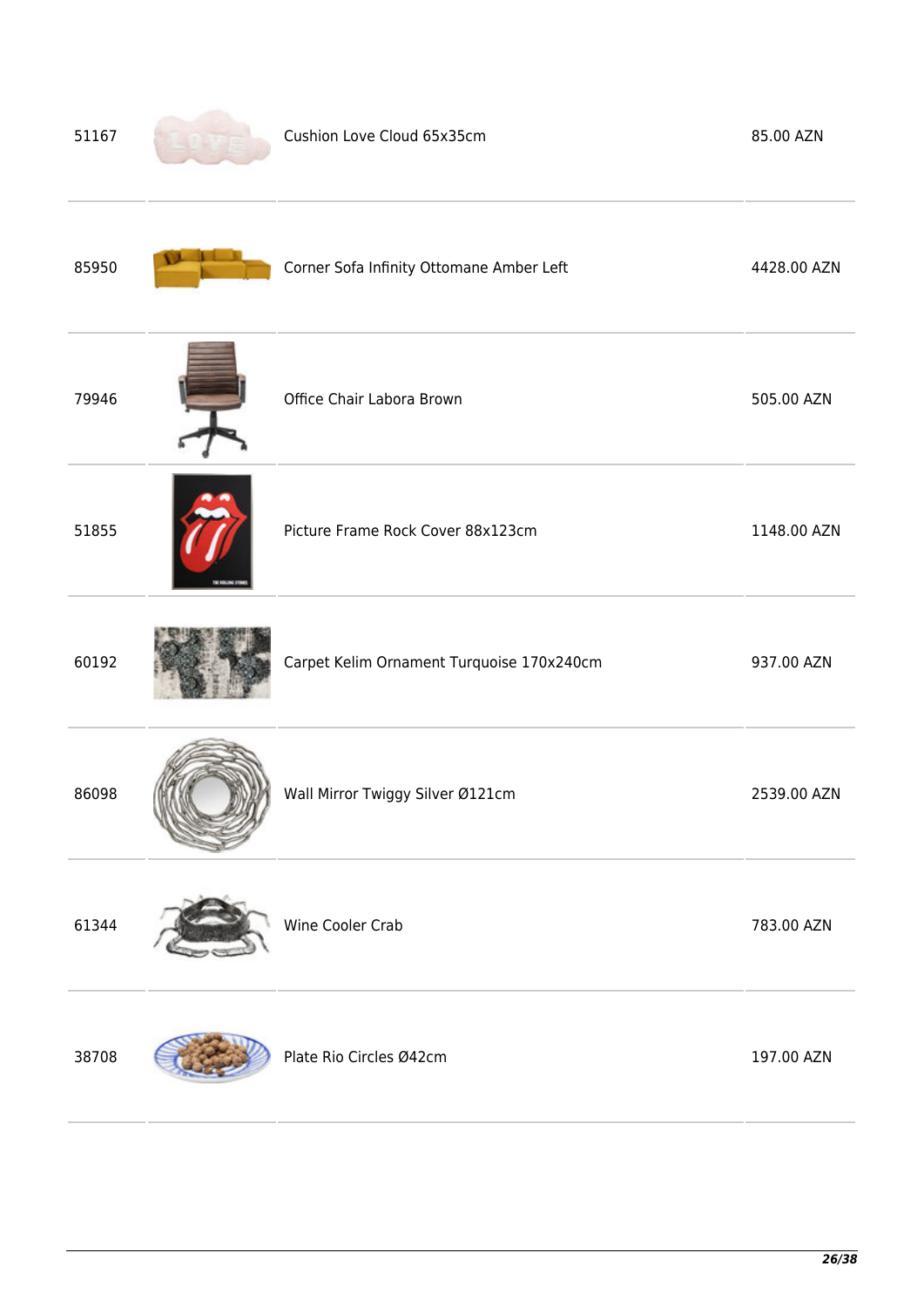| 52873 |      | Deco Object Zebra Gold 35cm   | 450.00 AZN  |
|-------|------|-------------------------------|-------------|
| 36166 |      | Deco Globe Vintage Assorted   | 87.00 AZN   |
| 85227 |      | Sofa Proud 3-Seater Green     | 3948.00 AZN |
| 53300 |      | Wall Clock Clockwork 126x46cm | 905.00 AZN  |
| 85970 |      | Console Gloria Black 140x81cm | 2060.00 AZN |
| 53969 |      | Table Clock Alain 13x15cm     | $\pmb{0}$   |
| 38618 | $-1$ | <b>Bowl Muriel Assorted</b>   | 23.00 AZN   |
| 51843 |      | Wall Decoration Leaf Gold 196 | 304.00 AZN  |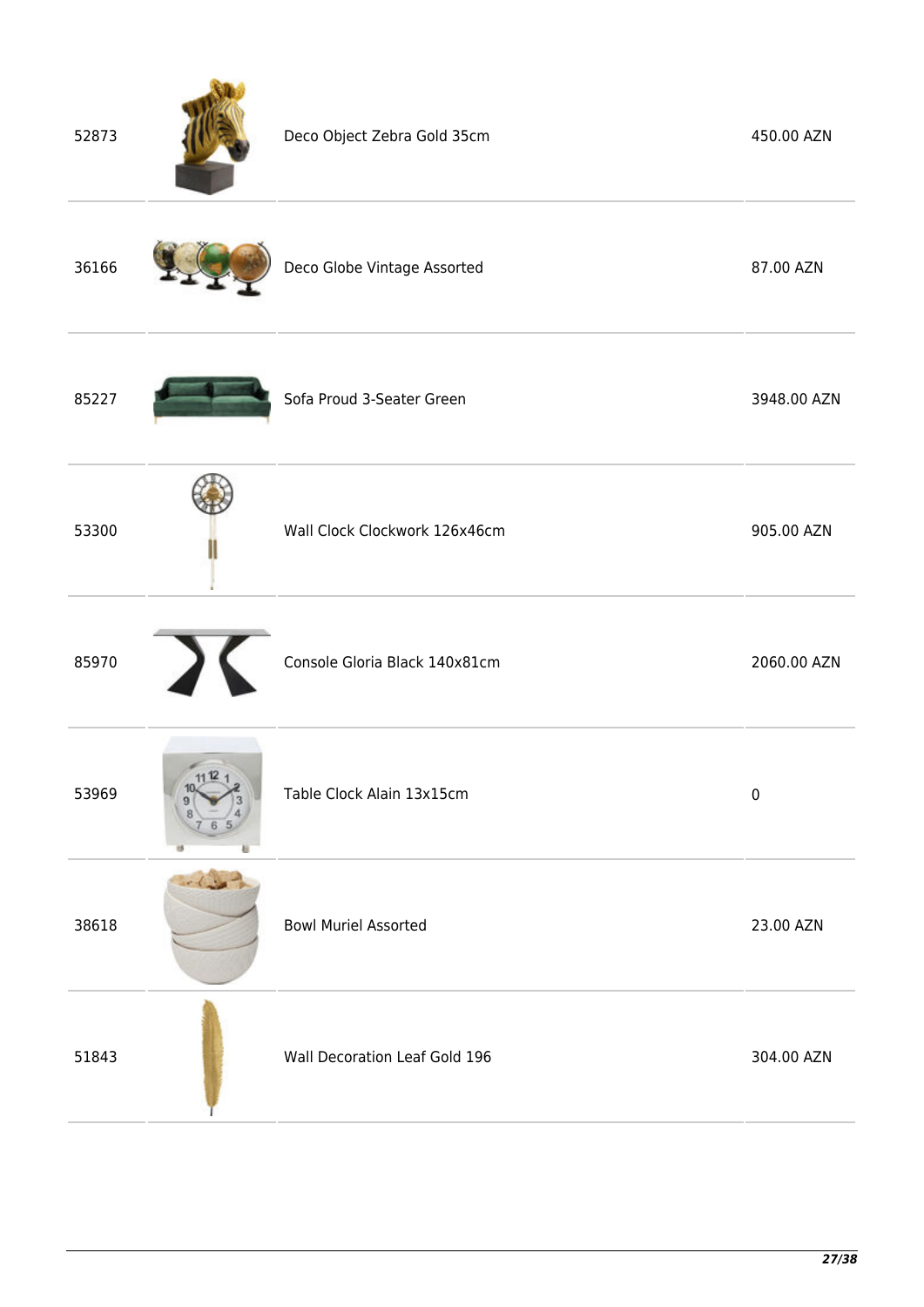| 52974 |  |  | Carpet Wildflowers 120x180cm | 602.00 AZN |
|-------|--|--|------------------------------|------------|
|-------|--|--|------------------------------|------------|

| 65002 | Deco Bowl Fish Blue               | 35.00 AZN   |
|-------|-----------------------------------|-------------|
| 52855 | Vase Cabeza 50cm                  | 176.00 AZN  |
| 84884 | Console Kalif 120x45              | 1514.00 AZN |
| 53310 | Plant Pot Thinking 80cm           | 662.00 AZN  |
| 85251 | Swivel Armchair Lady Loco Green   | 698.00 AZN  |
| 86099 | Wall Mirror Twiggy Gold Ø121cm    | 2539.00 AZN |
| 86101 | Wall Mirror Riley Silver 150x98cm | 3040.00 AZN |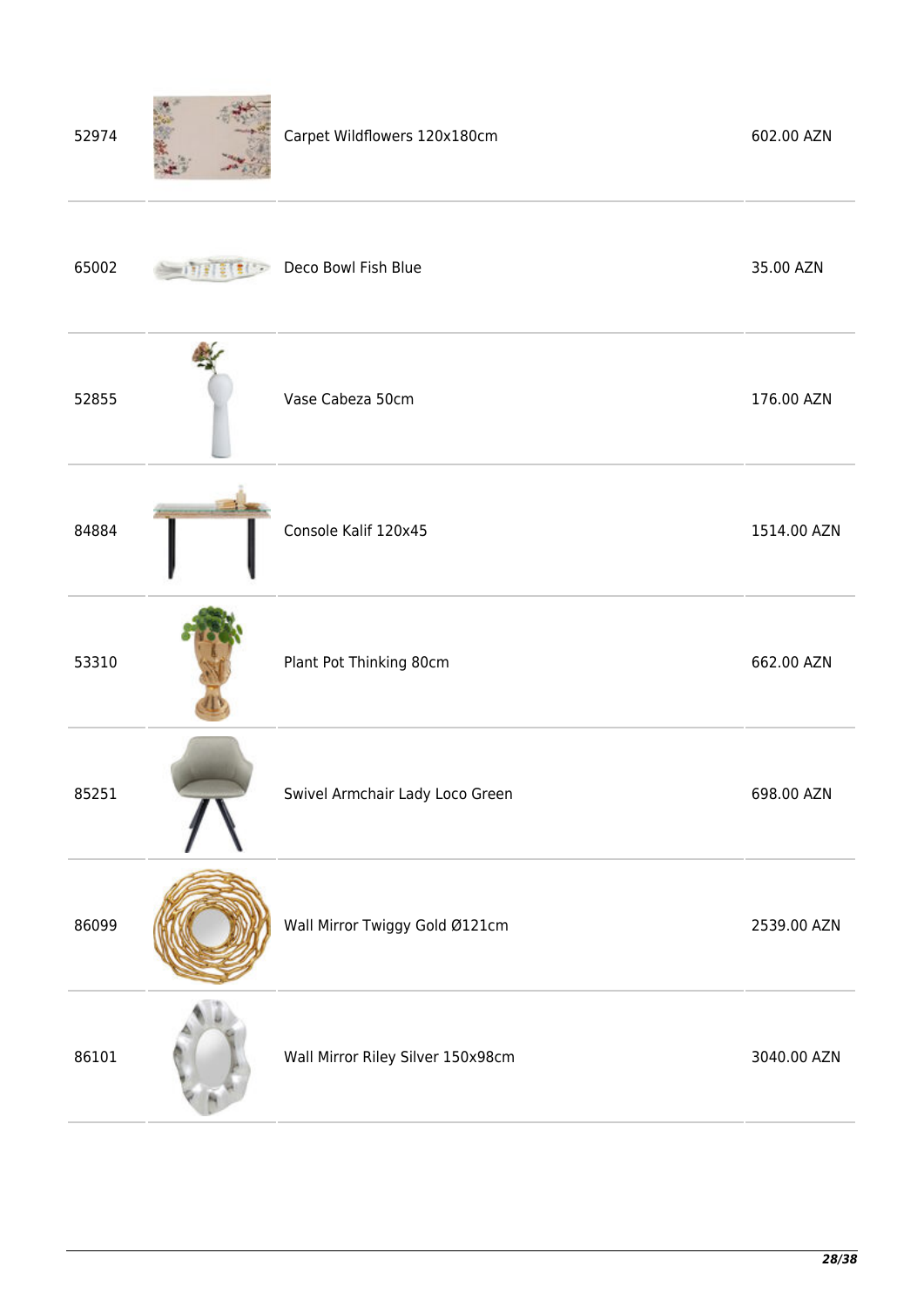| 84592 |   | Table Symphony Oak Chrome 160x80       | 2182.00 AZN |
|-------|---|----------------------------------------|-------------|
| 52054 | ≡ | Wall Clock Leonardo Grey/Gold Ø49cm    | 252.00 AZN  |
| 66718 |   | Carpet Kelim Ornament Powder 200x300cm | 1531.00 AZN |
| 85141 |   | Stool Cherry Leaf Brass Ø35cm          | 261.00 AZN  |
| 85474 |   | Sofa Discovery 2-Seater Cream          | 5036.00 AZN |
| 85382 |   | Slatted Frame Comfort 100x200          | 494.00 AZN  |
| 86221 |   | Sky Bed Kira 180x200cm                 | 3948.00 AZN |
| 84679 |   | Mirror Bounce Rectangular 120x80       | $\pmb{0}$   |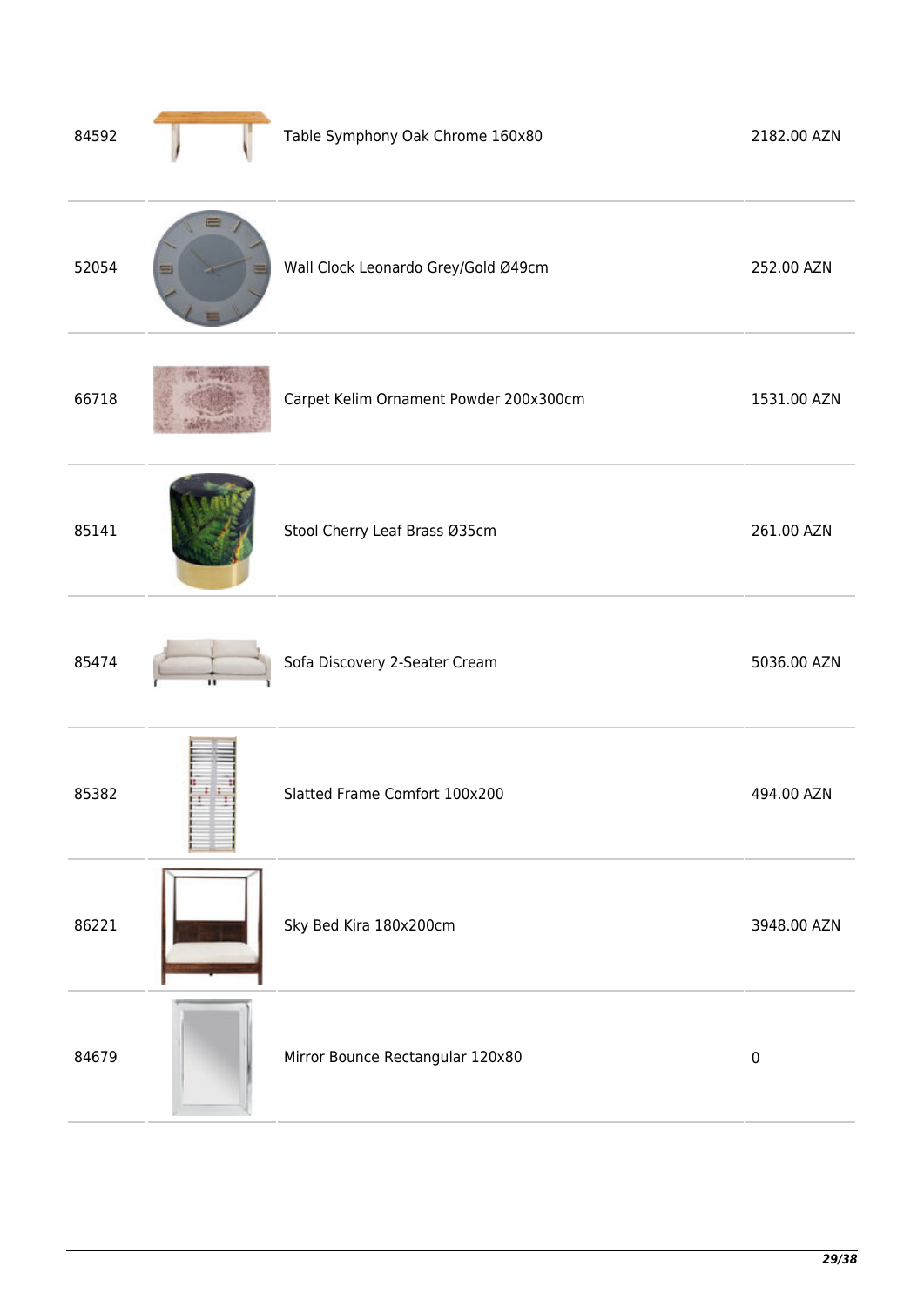| 52826 | Vase Abstract Counterpart 22cm         | 143.00 AZN |
|-------|----------------------------------------|------------|
| 52992 | Deco Figurine Walking Mandrill 47cm    | 303.00 AZN |
| 53037 | Deco Object Mirrored Parrot 53cm       | 218.00 AZN |
| 53325 | Cushion Selva 45x45cm                  | 200.00 AZN |
| 53650 | Deco Object Surprising Face 56cm       | 341.00 AZN |
| 38802 | Pendant Lamp Dining Concrete Tre 120cm | 480.00 AZN |
| 53775 | Carpet Oriental Rose 170x240cm         | $\pmb{0}$  |
| 85252 | Swivel Armchair Lady Loco Taupe        | 698.00 AZN |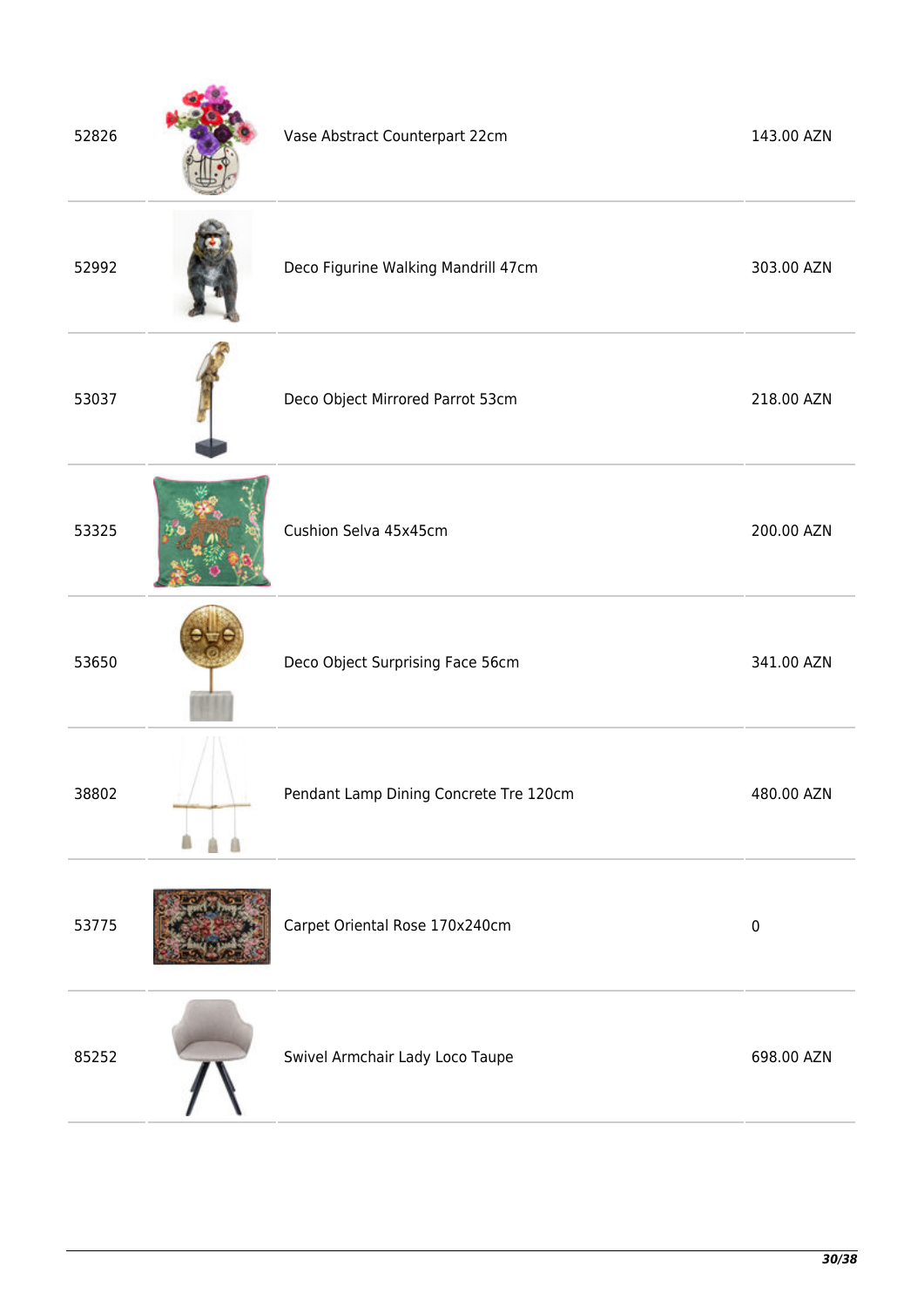| 52042 | Basket Makula Square (Set/2)           | 420.00 AZN  |
|-------|----------------------------------------|-------------|
| 85971 | Chair Ella                             | 544.00 AZN  |
| 79253 | Newspaper Rack Exposition 174cm        | $\pmb{0}$   |
| 86106 | Shelf La Gomera 100x200cm              | 2060.00 AZN |
| 85972 | Relaxchair Lazy Grey                   | 2425.00 AZN |
| 51338 | Pendant Lamp Ruffle Dining White       | 335.00 AZN  |
| 51411 | <b>Bulb Flow LED</b>                   | 142.00 AZN  |
| 51744 | Picture Touched Idol James Neon 160x80 | 906.00 AZN  |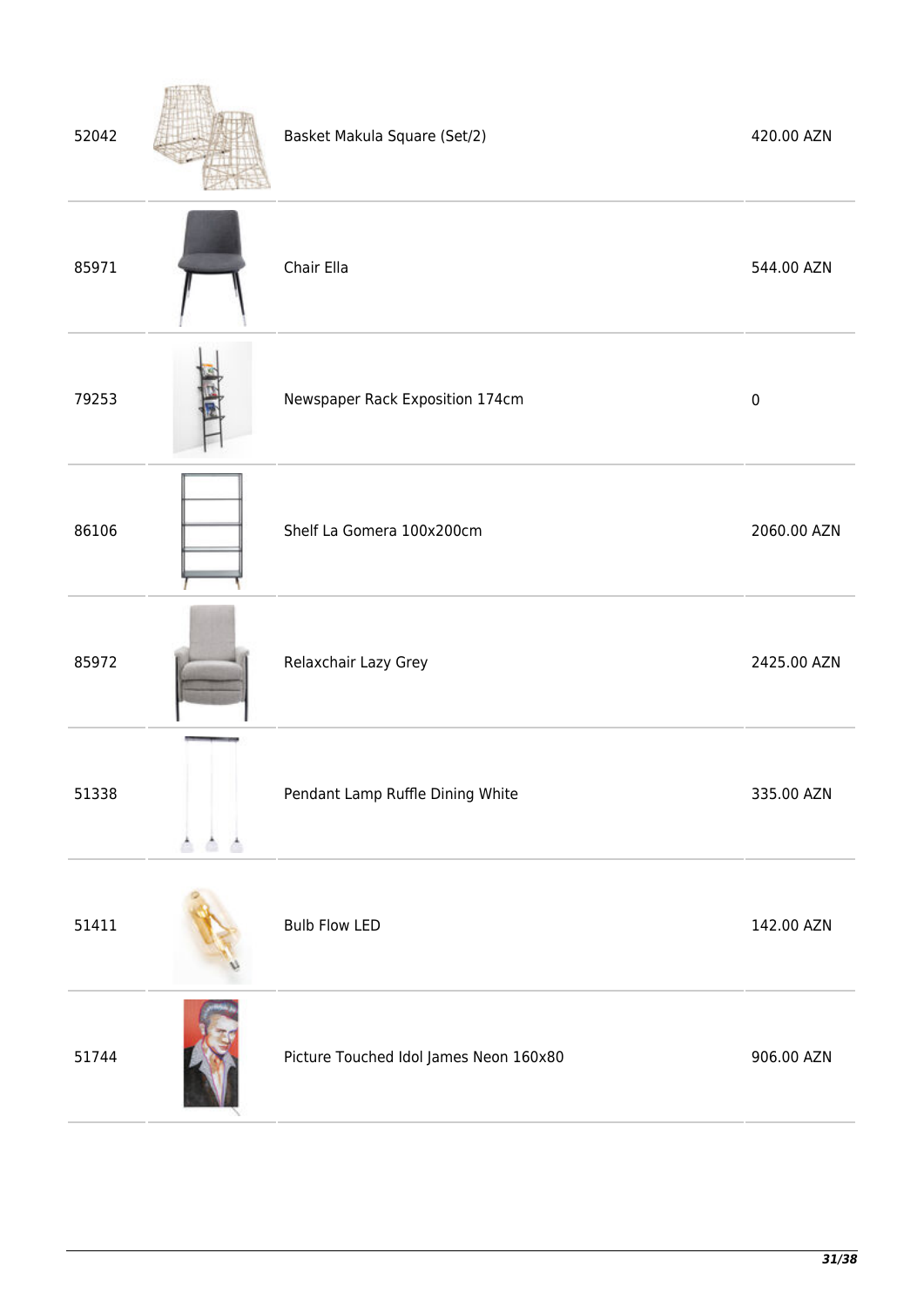| 52221 | Deco Figurine Rabbit 91             | 1516.00 AZN |
|-------|-------------------------------------|-------------|
| 52222 | Deco Plant Taro 180                 | 1014.00 AZN |
| 76216 | Desk Insider 160x75cm               | 3083.00 AZN |
| 51867 | Picture Glass Man In Space 240x80cm | 759.00 AZN  |
| 86196 | Bench Torres 60cm                   | 474.00 AZN  |
| 51409 | <b>Bulb Pebble LED</b>              | 110.00 AZN  |
| 51040 | Vase Mocca Dots 35cm                | $\pmb{0}$   |
| 83452 | Mirror Bella 130x30cm               | 237.00 AZN  |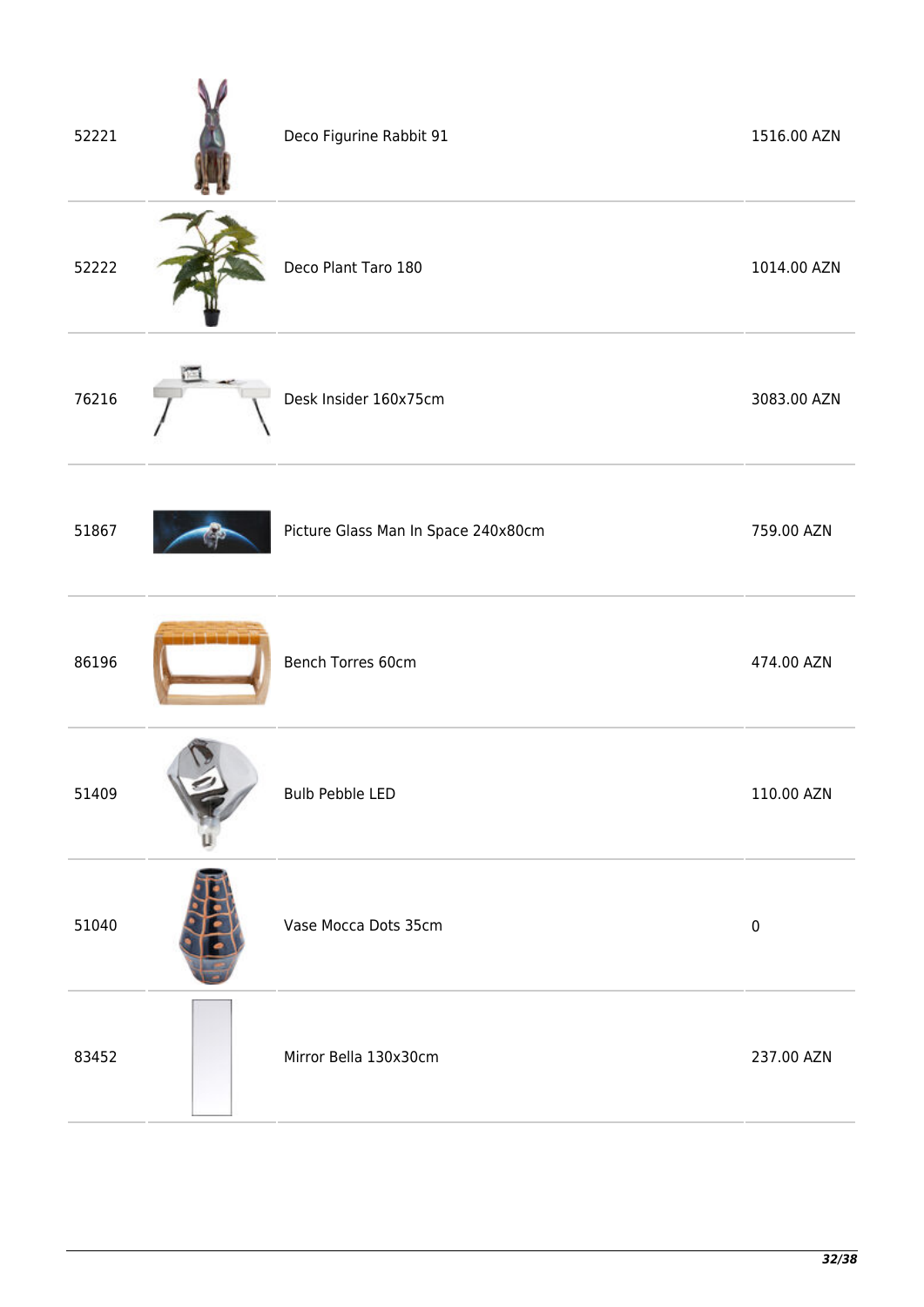| <b>Bar Stool Treviso Green</b>     | 662.00 AZN  |
|------------------------------------|-------------|
| Coffee Table Perelli Brass (3/Set) | 3040.00 AZN |
| Wall Wardrobe Bird Cattery 86cm    | 168.00 AZN  |
| Desk Apiano                        | 2060.00 AZN |
| Deco Figurine Gondolier Team 29cm  | 207.00 AZN  |
| Carpet Circle Forest Ø150cm        | 929.00 AZN  |
| Desk Milano 140                    | 3891.00 AZN |
| Chair Ko Lanta Black               | 837.00 AZN  |
|                                    |             |

**Contract Contract Contract**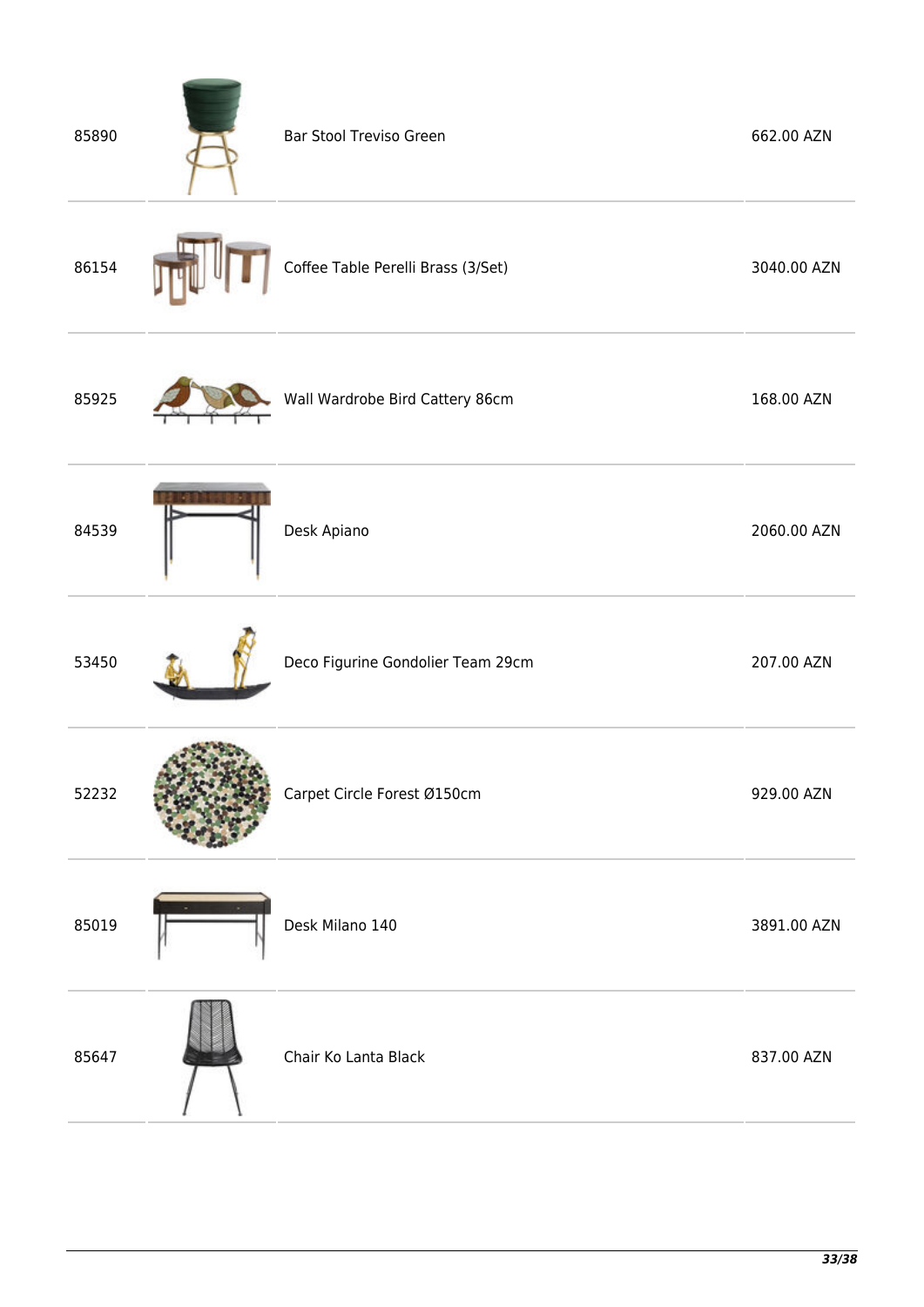| 85856 |        | Lowboard Selina 160x42cm                 | 2303.00 AZN |
|-------|--------|------------------------------------------|-------------|
| 86122 |        | Side Table Leafline Gold Ø42cm           | 637.00 AZN  |
| 80674 |        | Chair with Armrest Thinktank             | 1009.00 AZN |
| 83710 |        | Bench Black Mode without AR Velvet Mauve | 1817.00 AZN |
| 86185 |        | Side Table Roman Black Ø76cm             | 744.00 AZN  |
| 34736 | ■■●■■■ | Wall Lamp Parecchi Art House             | 3187.00 AZN |
| 39978 |        | Deco Frame Gold Leaf 120x120cm           | 2546.00 AZN |
| 84467 |        | Table Harmony Crude Steel 200x100        | 1924.00 AZN |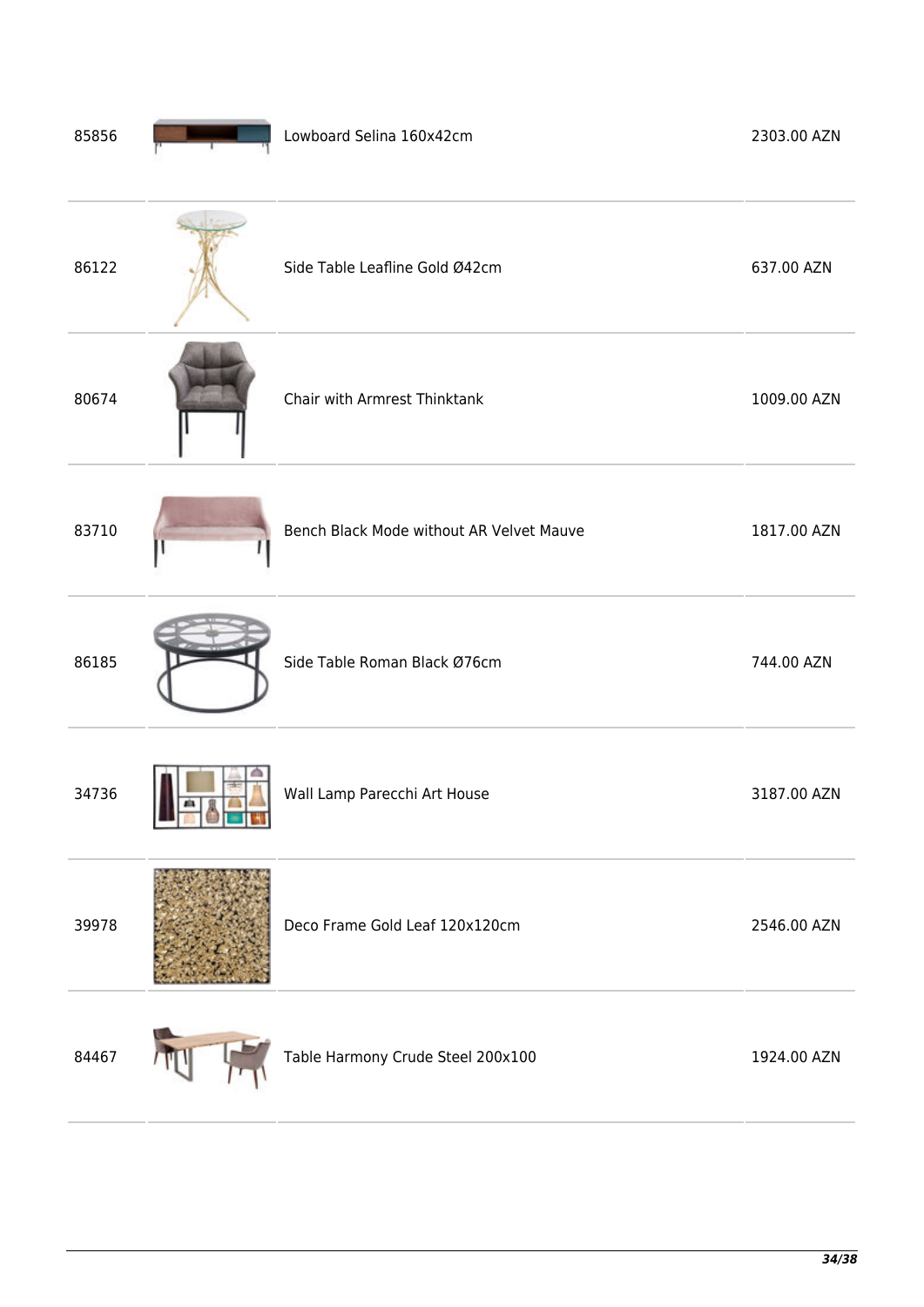| 85853 | Sideboard Catania 180x86cm           | 4256.00 AZN |
|-------|--------------------------------------|-------------|
| 52242 | Carpet Lines Blue 170x240cm          | 2303.00 AZN |
| 84993 | Shoe Container Luxury 3              | 1270.00 AZN |
| 85283 | Coffee Table Techno 1 (2/Set)        | 727.00 AZN  |
| 78603 | Bed City Spirit Graphite 180x200cm   | 4793.00 AZN |
| 84329 | Mirror Pineapple                     | 286.00 AZN  |
| 86127 | Office Chair Bureau Grey             | 2897.00 AZN |
| 60491 | Wall Decoration Herkules Beetle Gold | 240.00 AZN  |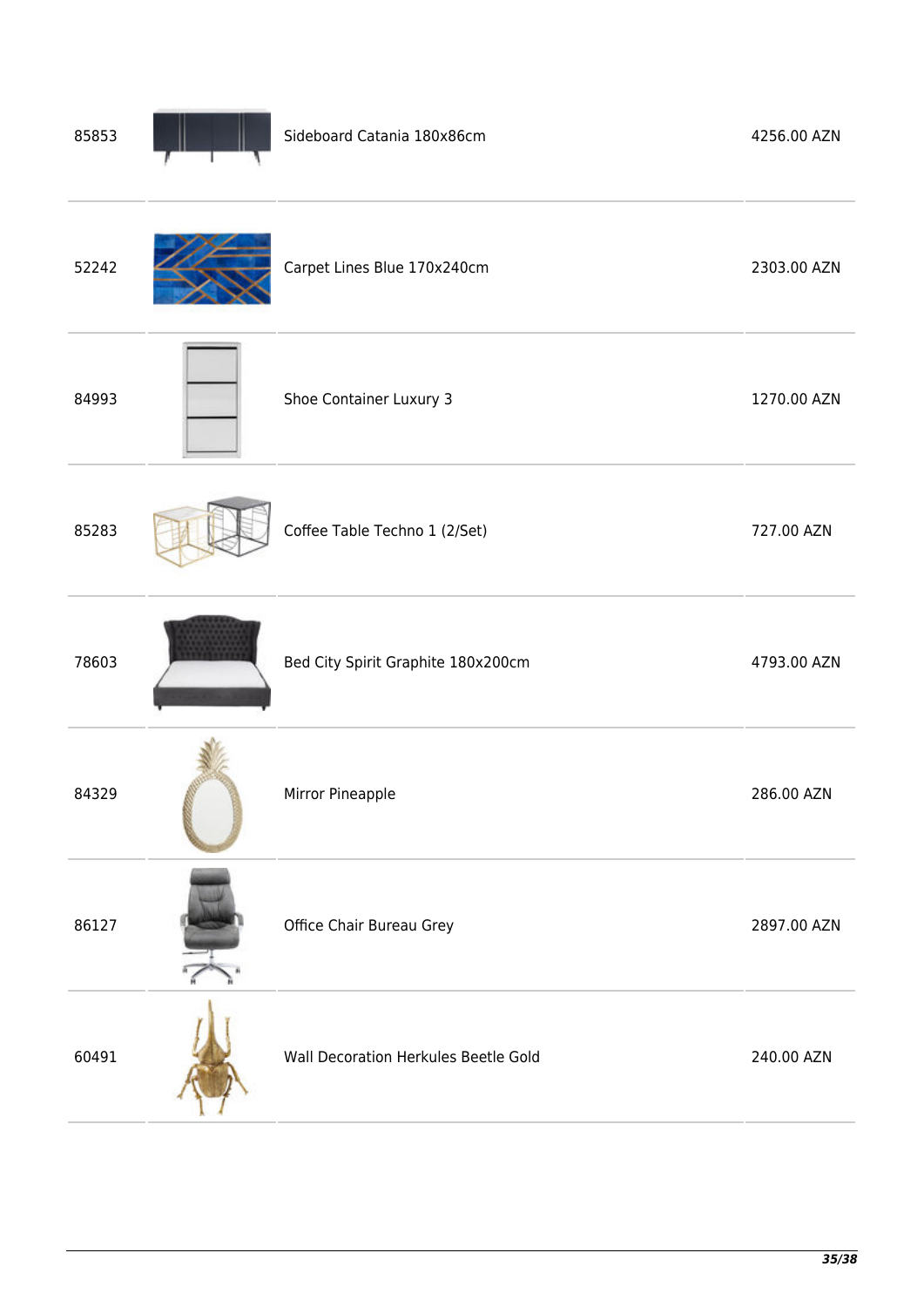| 52403 | Deco Object Man On Earth               | 219.00 AZN  |
|-------|----------------------------------------|-------------|
| 52407 | Carpet Sketch Blue 170x240cm           | 1270.00 AZN |
| 52448 | Table Lamp Theater Brass               | 210.00 AZN  |
| 65662 | Vase Rose Multi Chrome Big             | 474.00 AZN  |
| 83433 | Bed Desire Velvet Mauve 180x200cm      | 5100.00 AZN |
| 86176 | Table Galaxy 180x90cm                  | 2360.00 AZN |
| 53451 | Deco Figurine Tipsy Dancing Bears 14cm | 91.00 AZN   |
| 84492 | Table Symphony Dark Crude Steel 160x80 | 1566.00 AZN |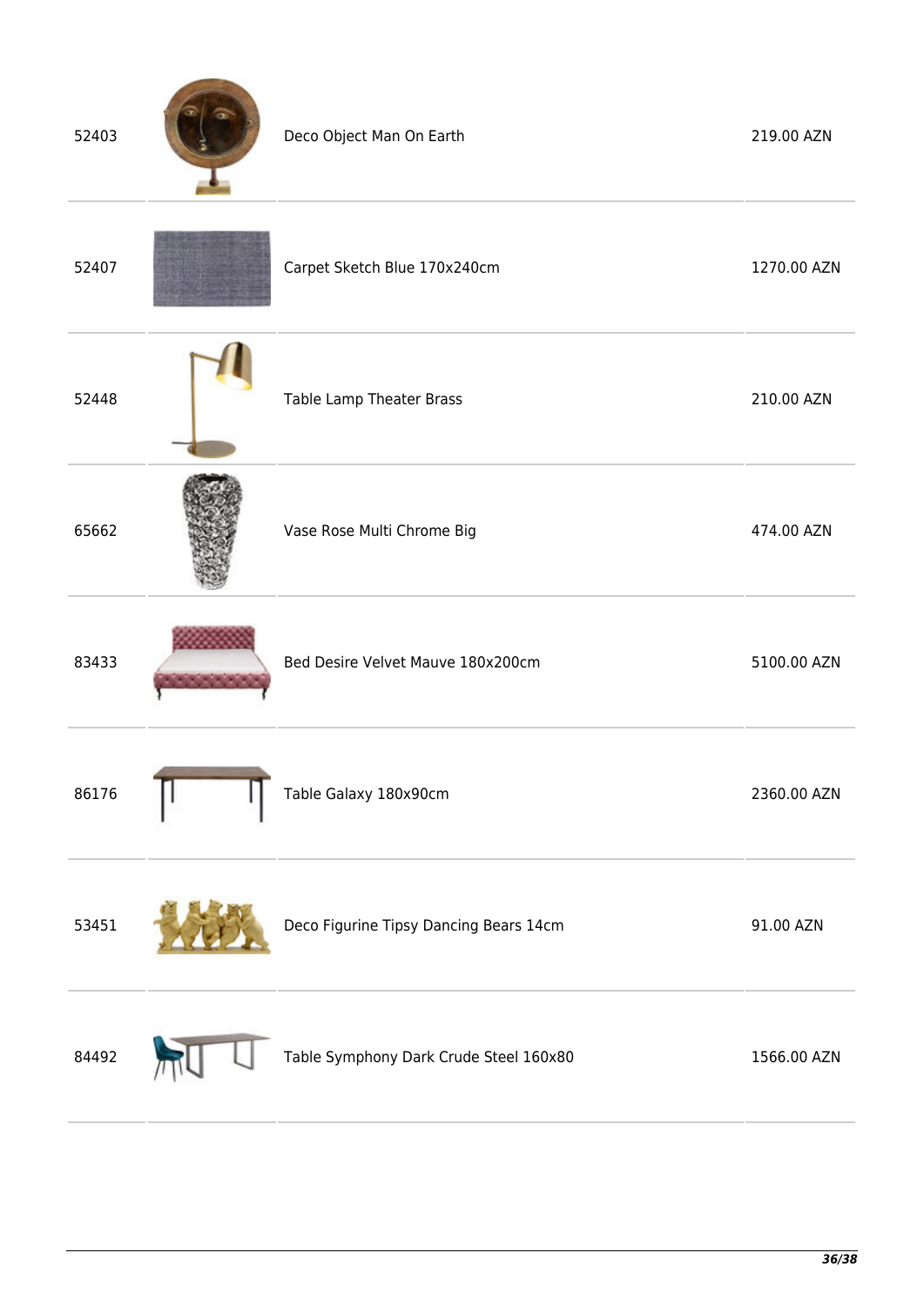| 53779 | Carpet Kalli Multi 170x240cm       | $\pmb{0}$    |
|-------|------------------------------------|--------------|
| 85456 | <b>Chair Enders</b>                | 759.00 AZN   |
| 85619 | Desk Office Abstract 180x90        | 4177.00 AZN  |
| 84831 | Stool Cherry Dark Brown Copper Ø35 | $\pmb{0}$    |
| 86149 | Corner Sofa Cubetto Leather Brown  | 15200.00 AZN |
| 85846 | Bookshelf Ravello 80x85cm          | 1431.00 AZN  |
| 85138 | Display Cabinet Ravello 100        | 3569.00 AZN  |
| 39592 | Plate Swirl Blue Ø19cm             | 8.00 AZN     |